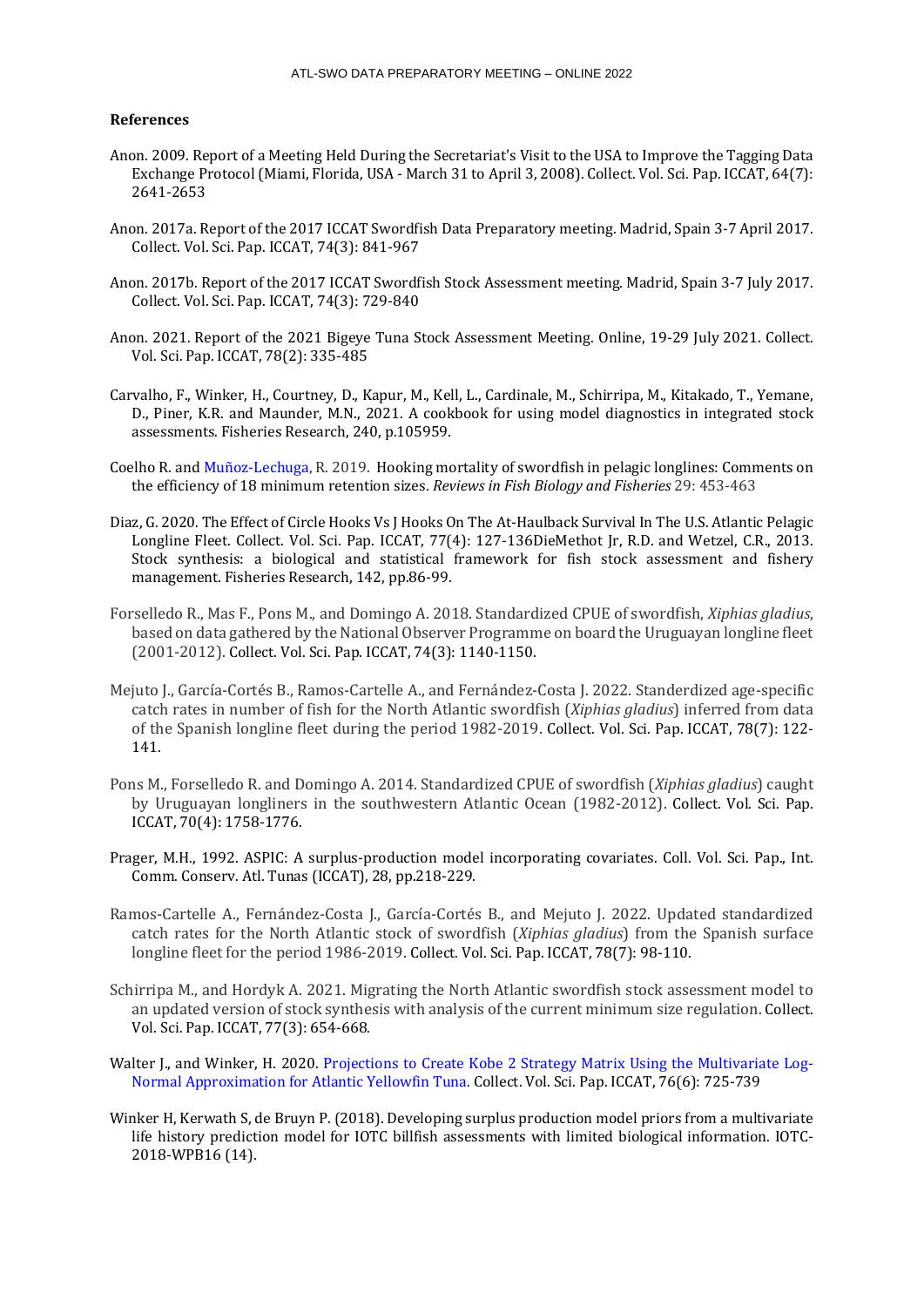The Group considered this work to be extremely important and useful. It was noted that the conversion between curved and straight LJFL would be most impacted in the spawning season. The authors noted that a difference was found particularly in the northwest in the months from July to September, with the fish being in a better condition (more curve), however this would only translate in around 1 cm difference. It was further noted that this would probably be due to feeding, as that area is not a spawning ground. This work is ongoing and further sampling and analysis will be conducted.

A question was asked if the Group would decide to use the curved or straight fork length. It was noted that both have been used to report Task 2 data. Moreover, with the standardization of the analysis on the size data (SCRS/2022/060), the Secretariat has converted all sizes to straight LJFL, as this should be the standard measurement type to be used in the assessment.

It was noted that the current paper only presented equations to estimate curved LJFL from straight LJFL. The authors provided an updated version before the end of the meeting (aiming at publication of the document in the ICCAT Col. Vol. Sci. Pap.) that includes conversions for both measurements (i.e., straight LJFL to curve LJFL, and vice-versa). It was also agreed that the Secretariat would update the size revisions to be used in the stock assessment based on those new equations.

## **3. Review of fishery statistics and tagging data**

The Secretariat presented to the Group the most up to date (as of 20 March 2022) fishery statistics information available in the ICCAT database system (ICCAT-DB) in relation to swordfish (*Xiphias gladius*, SWO) for both Atlantic stocks (SWO-N: North Atlantic; SWO-S: South Atlantic). The datasets revised by the Group includes, Task 1 nominal catches (T1NC), Task 2 catch and effort (T2CE), Task 2 size frequencies (T2SZ), Task 2 catch-at-size estimated/reported by CPCs (T2CS), and the most recent CATDIS estimations (T1NC catches distributed by trimester and 5x5 squares, between 1950 and 2020). The CATDIS, published in the ICCAT Statistical Bulletin Vol. 47, reflects the SWO T1NC information received until January 2022. The existing swordfish conventional tagging (and electronic tagging at a minor extent) information was also presented and revised by the Group.

# *3.1 Task 1 (catches) Data*

After the large and comprehensive revision made by this Group in 2017 (detailed in Appendix 5 of Anon. 2017a), where the entire catch series (1950-2015) of both SWO Atlantic stocks (SWO-N and SWO-S) were fully revised and updated (reduced unclassified gears, gap completion, reclassified erroneous gears, corrections to sampling areas and stocks, etc.), no major corrections were made to T1NC for that period. Only the catches for the period 2015-2020 were addressed in detail at this meeting.

The T1NC gaps identified on both SWO Atlantic stocks (catch series period: 2015-2020) for the most important flag/gear combinations, were completed with carry overs (average of the previous three years). The gap completion table is summarised in **Table 1**. By default, all the T1NC gaps completed with this approach are considered preliminary and must be replaced by CPC official statistics in the future.

In addition, some preliminary catches were obtained during the meeting for the Venezuela artisanal drift gillnet fleet (2015-2020), the Senegal longline, handline and gillnet fleets (2020). An historical recovery on SWO-N catches was presented by Costa Rica for National mid-scale longline fleet fishing on Costa Rica EEZ waters and covering the period 1999 to 2020 (SCRS/2022/047).

Finally, the Group adopted all the T1NC updates described above, noting that some catches of Marrocco and Senegal still have to be finalized by the end of March 2022. The revised T1NC catches are presented in **Table 2** (total catches by stock and major gear, between 1950 and 2020) and **Table 2a** (total landings and dead discards by major gear and flag, between 1990 and 2020)**.** Graphically, the total SWO catches for the Atlantic stocks are presented in **Figure 1** (SWO-N) and **Figure 2** (SWO-S). A dashboard to dynamically navigate through T1NC was also prepared by the Secretariat (**Figure3**)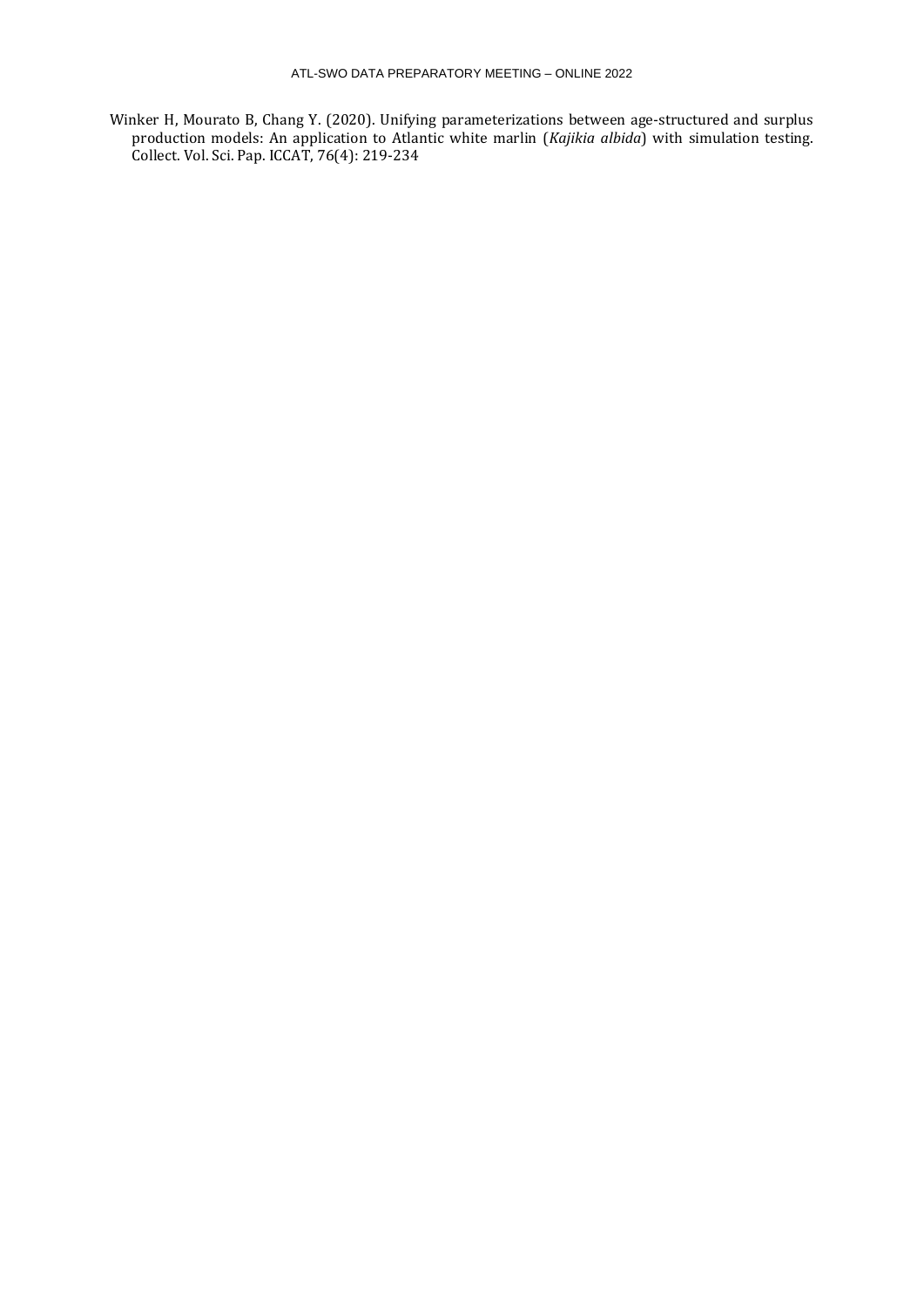In relation to the progress made on reporting SWO discards (DD: discarded dead; DL: discarded live; DM: mortality estimates obtained from DL) in T1NC by ICCAT CPCs, the Secretariat informed that, very little progress has been made. Very few CPCs have reported discards (DD and DL shown in **Table 3**). The Group reiterated the need to improve the reporting of both dead and alive discards.

Only one document with historical revisions of T1NC was presented at the meeting. Document SCRS/2022/047 presented a historical revision of the swordfish (*Xiphias gladius*) landings of the Costa Rican mid-scale longline fleet (in recent years about three vessels with length overall ranging from 15 to 20 meters) fishing in the Caribbean Sea for the period 1999 to 2020. The swordfish catches in their majority are bycatch. The basic information (number of longline vessels and corresponding catches) is recorded and managed by the Costa Rica Institute of Fisheries and Aquaculture.

The Group congratulated Costa Rica for the work in providing this totally new catch series with 17 years to ICCAT. The catch series covers a much larger period then the last five years in which Costa Rica is a Cooperating party to ICCAT. The Group also encouraged Costa Rica to expand its work in understanding the seasonality of the SWO catches in this poorly known area of the Caribbean Sea.

The Group mentioned the importance of having scientific documents involving T1NC revisions to validate and improve the current T1NC held in ICCAT.

The Secretariat also presented to the Group the most recent update to CATDIS with SWO estimates (derived T1NC information with catches distributed by trimester and in 5x5 squares, reflecting the catch and effort space-time available in ICCAT). The SWO maps with catches by decade (1950-2020) and gear are presented in **Figure 4**. The overall SWO catches (all years) by gear are presented in **Figure 5**.

The CATDIS is the main source of catch information entering into SS3 modelling approaches when working with quarterly catch series. This update reflects the T1NC information received until 31 January 2022. In order to have both T1NC and CATDIS synchronised, additional changes to T1NC since that date need to be incorporated into CATDIS. The Group adopted 1 April 2022 as the deadline to have completed this for both T1NC and CATDIS.

# *3.2 Task 2 (catch-effort and size samples) data*

The SWO standard SCRS catalogues (T1NC and T2CE/SZ/CS availability, ranked by importance in the total SWO stock production within the period 1991 to 2020) were updated and presented to the Group (SWO-N in **Table 4**, and SWO-S in **Table 5**). The SCRS catalogue is an instrument that allows to see a combined view of Task 1 and Task 2 datasets by major fishery.

## *Task 2 catch and effort (T2CE)*

T2CE datasets are identified in the SCRS catalogues with the character "a". The Secretariat reminded the Group that these catalogues no longer show (since 2015, as recommended by the SC-STAT) T2CE datasets with poor time-area resolution (e.g.: datasets aggregated by year and/or datasets with  $10x20/20x20$ geographical grids aggregation levels) available in the ICCAT-DB but usually not used in any scientific work. The rationale behind this is to encourage CPCs to report improved datasets to ICCAT to replace those identified as "poor" in terms of time-area resolution.

The Secretariat informed the Group that very minor improvements were made to T2CE (when compared with T2CE data available in the 2017 Stock Assessment session, Anon. 2017b) in both SWO Atlantic stocks. There are however, several incomplete T2CE longline series (Belize, Korea Rep., Namibia and Vanuatu) affecting both SWO Atlantic stocks, which would require full revisions. The Group recommended that CPC scientists use standard SCRS catalogues as a tool to identify any missing data.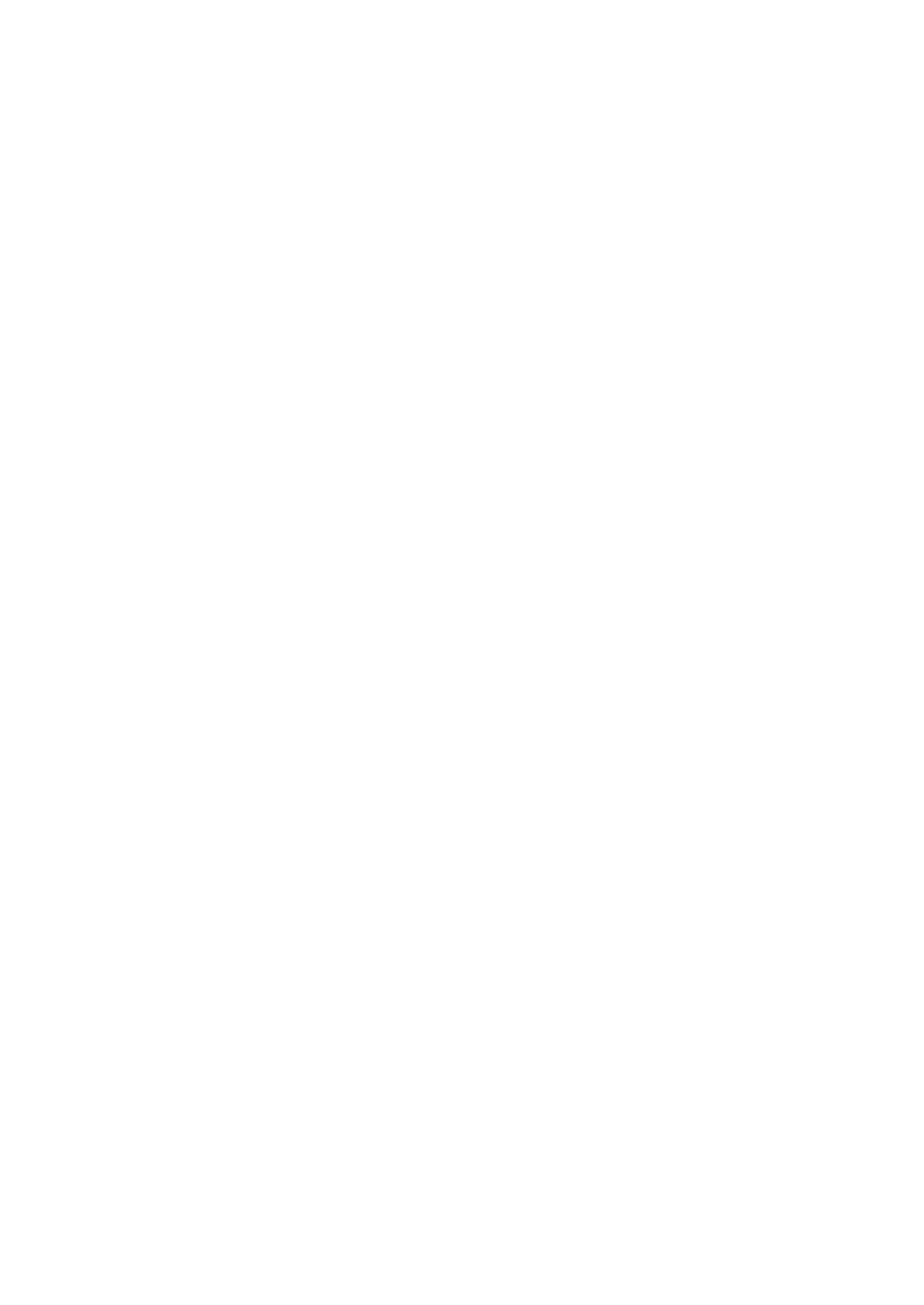### *Task 2 size frequencies*

Task 2 size samples and catch at size, respectively, must be reported to ICCAT in two different electronic forms:

- ST04-T2SZ: observed size frequencies (T2SZ)
- ST05-T2CS: CPC estimations of the size composition of the catches (T2CS). Also known as reported CAS.

The SWO standard SCRS catalogues show the availability of both T2SZ (character "b") and T2CS (character "c"). As for T2CE, these catalogues do not show T2SZ/CS datasets with poor quality (poor time-area detail, size/weight bins larger than 5 cm/kg) available in ICCAT-DB but usually not used in scientific work (like overall CAS matrix estimations). Overall, the tendency to report higher resolution T2SZ/CS datasets has been maintained in the last decade. For both stocks there is a lack of some important datasets in various years.

The Group considers that the Secretariat's ongoing (since 2010) Task 2 data recovery/improvement work should continue with active participation of the CPC scientists.

In the preparation of the current SWO data preparatory, USA recovered and provided to ICCAT the SWO dead discard size samples (T2SZ) for the period 1992-2009, a missing series unavailable in the ICCAT-DB (data recovery requested by this Group in 2017). This information was made available to the Group which approved it.

Other CPCs including Belize, Brazil, China PR, Côte d'Ivoire, Korea Rep., Panama, St. Vincent and Grenadines, and UK-Bermuda, should provide updates of Task 2 size data with higher resolution due to incomplete series or highly aggregated time are data. The Secretariat will provide support in those revisions.

No new SCRS documents that included Task 2 revisions or recoveries were presented to the Group by ICCAT CPCs. The Secretariat presented, however, a detailed analysis of all the T2SZ information available in the ICCAT-DB.

Document SCRS/2022/060 presented the size sampling data of North and South Atlantic swordfish stocks. Size data were reviewed, and preliminary analyses were performed for its use within the stock assessment models. The size samples data were standardized to straight-lower jaw fork length units and aggregated to size frequencies samples by main fleet/gear type, year, and quarter. For the North and South Atlantic stocks, the size sampling proportion among the major fishing gears is consistent with the proportion of the catch since 1990, and most of the size samples come from the longline fisheries. The number of fish measured has decreased substantially in the last decades from both the North and South Atlantic fisheries. A review of the size-frequency data by fleets indicated no unusual shift of size data around 1992/93, which had previously been noted, for the main longline fleets. Size frequency data were aggregated by year, quarter, and fleetID for 5 cm lower limit size-class bin.

The Secretariat informed the Group that the detailed analysis presented reflects the T2SZ information available in December 2021. The document should be updated with the most recent T2SZ presented to the Group, which contains new size data recently added (e.g.: USA discard T2SZ series, Spanish longline T2SZ series obtained from T2CS) and the new curved/lower jaw straight fork length relationships (SCRS/2022/061). While some CPCs report size samples from all sources in ST04, the Group noted that some CPCs reported SWO size samples recorded by Domestic Observer Programmes only using the ST09 form (i.e., not reported on ST04 at all). Size samples reported this way are not being included by the Secretariat in the preparation of Task 2 size samples (form ST04) to be used as input for the stock assessment models, as there is no information to determine if information is doubly reported. The Group agreed that all size samples (including dead and live discards), regardless of how they were collected, should be reported using the ST04 form.

## *3.3 Catch-at-size, Catch-at-age, Weight at Age*

No updates of the overall catch-at-size (CAS) matrix estimates were made for this assessment. Thus, no catch-at-age/weight-at-age derived estimates were made.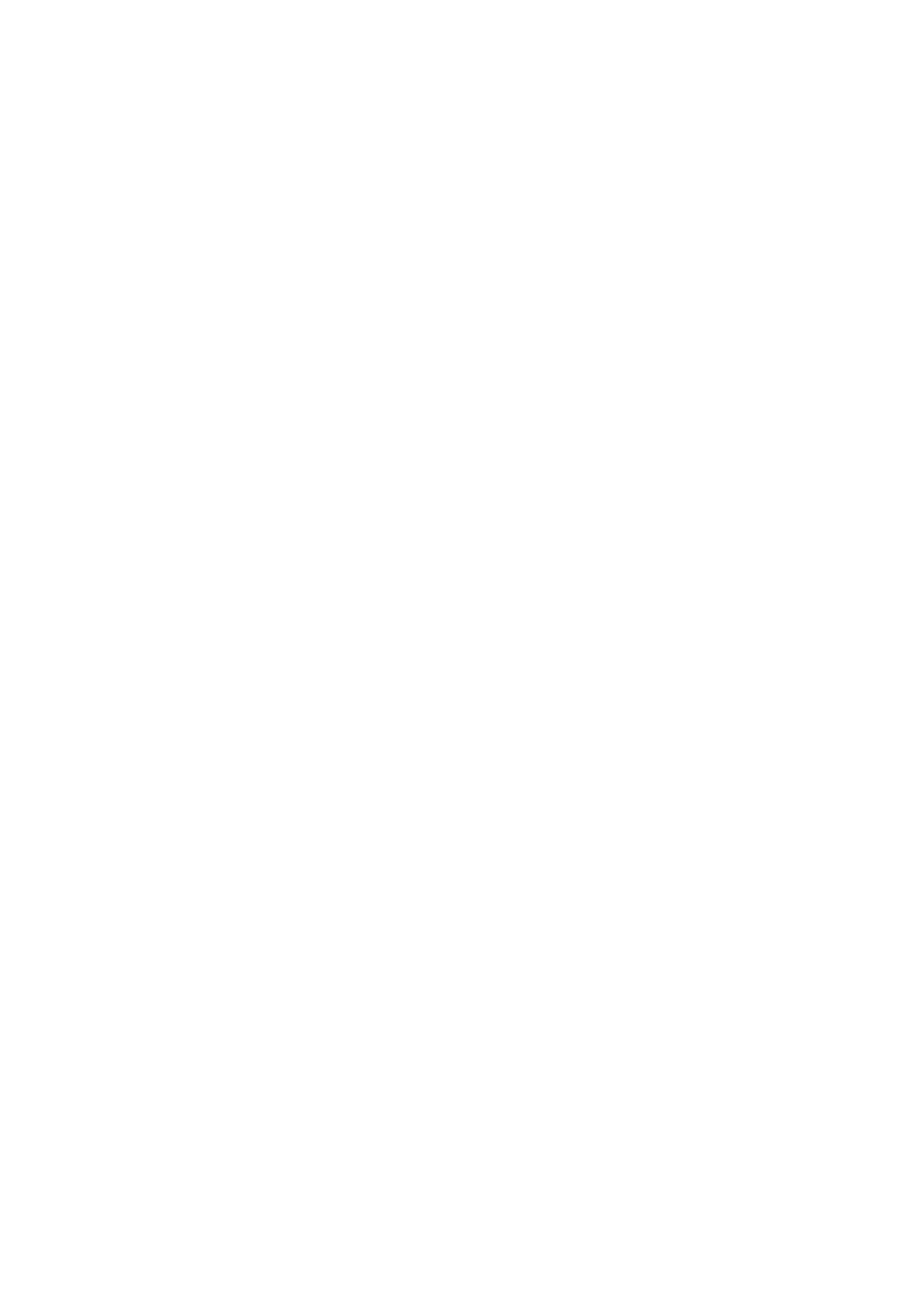### *3.4 Tagging data*

The Secretariat presented a summary of swordfish conventional tagging updated. **Table 6** shows releases and recoveries per year and **Table 7** shows the number of recoveries grouped by number of years at liberty. Three additional figures summarise geographically the SWO conventional tagging available in ICCAT: the density of releases in 5x5 squares (**Figure 6**), the density of recoveries in 5x5 squares (**Figure 7**) and the SWO apparent movement (arrows from release to recovery locations) (**Figure 8)**. In addition, the Secretariat also presented a swordfish dashboard to visualize tagging data dynamically and interactively (Snapshot in **Figure 9**).

The Group acknowledged the work of the Secretariat to develop the tagging dashboard and its usefulness. It was noted that under "Releases" the field "fleet" does not always match with the fleet that tagged the fish, but with a tagging programme, for example, tags reported as USA are sometimes tags distributed to other fleets to tag swordfish. The Group was informed by the Secretariat that the conventional tagging database is being revised aiming to recover (from the original files reported to ICCAT) and include the sex information. This was a request made by the Sharks Species Group.

The Secretariat has informed the Group that it has faced difficulties in incorporating the conventional tagging data reported by the USA between 2009 and 2016 (all species including SWO), and that the ICCAT-USA 2008 data exchange protocol on conventional tagging (Anon., 2009) may need a revision. The proposed solution by the Group to solve this problem is that the Secretariat works directly with USA scientists to (a) revise the existing data exchange protocol and (b) work on a complete submission by USA of all the conventional tagging datasets (which incorporates all the revisions to historical records).

In addition, the Group recommended that additional effort be devoted to recovering all SWO tagging data (conventional and electronic) from other projects outside ICCAT (see current ICCAT electronic tagging inventory at: [https://www.iccat.int/Data/Tag/ElecTags\\_consolidation.7z\)](https://www.iccat.int/Data/Tag/ElecTags_consolidation.7z).

Document SCRS/2022/052 presented results for tagging funded through ICCAT (16 tags) and NOAA (10 tags). Of the 26 tagged individuals, data for eight was analysed for horizontal and vertical movements. In both the North and South Atlantic swordfish moved in several directions and travelled considerable distances. Vertically, swordfish spent the night-time close to the surface and the daytime in deeper/cooler waters. Additional tags are available, and tagging will continue through 2022.

The author was asked about the tagging process. In the longline commercial vessels, swordfish are kept in the water as much as possible and tagged with a pole on the dorsal side below the dorsal fin base, the tags had a single tether. In the case of the harpoon fishery tagging, a harpoon was modified to tag, with one tag having a Domeier's dart and the other three being equipped with small titanium darts.

The Group was informed that tags from a batch with battery issues were replaced by Wildlife Computers and additional three goodwill tags were also provided.

Regarding future tagging events, it was noted that the areas close to the current stock boundaries are a priority, however tagging in other areas could also be possible. Canadian and Brazilian scientists showed interest in deploying the tags that have not yet been distributed. Additionally, USA and Canadian scientists have expressed interest in contributing with further tag data for the analysis with tags deployed in their domestic tagging programmes. The Group was informed of a tag deployed off Florida that was recovered by the EU-Spain fleet and will be returned through the assistance of IEO (*Instituto Español de Oceanografia*); this will allow for detailed data recovery (data recorded by the tag every 5 seconds).

The Group was also informed that one of the tags deployed in the Mediterranean has pop-up and is stranded in the beach. Attempts to recover it were made but it has not yet been possible to do so, therefore the Group considers to be important to have hand-held Argos receivers that could be used to recover tags (see Recommendations section).

The high post-release mortality rate and the high percentage of premature releases was noted, resulting in few analysed tag data despite the tagging effort. It was noted that tagging in commercial longline vessels could lead to these mortality rates, as swordfish, despite being in good condition could have been hooked for varying times, decreasing the chance of survival. Tagging in harpoon or sports fishing is expected to have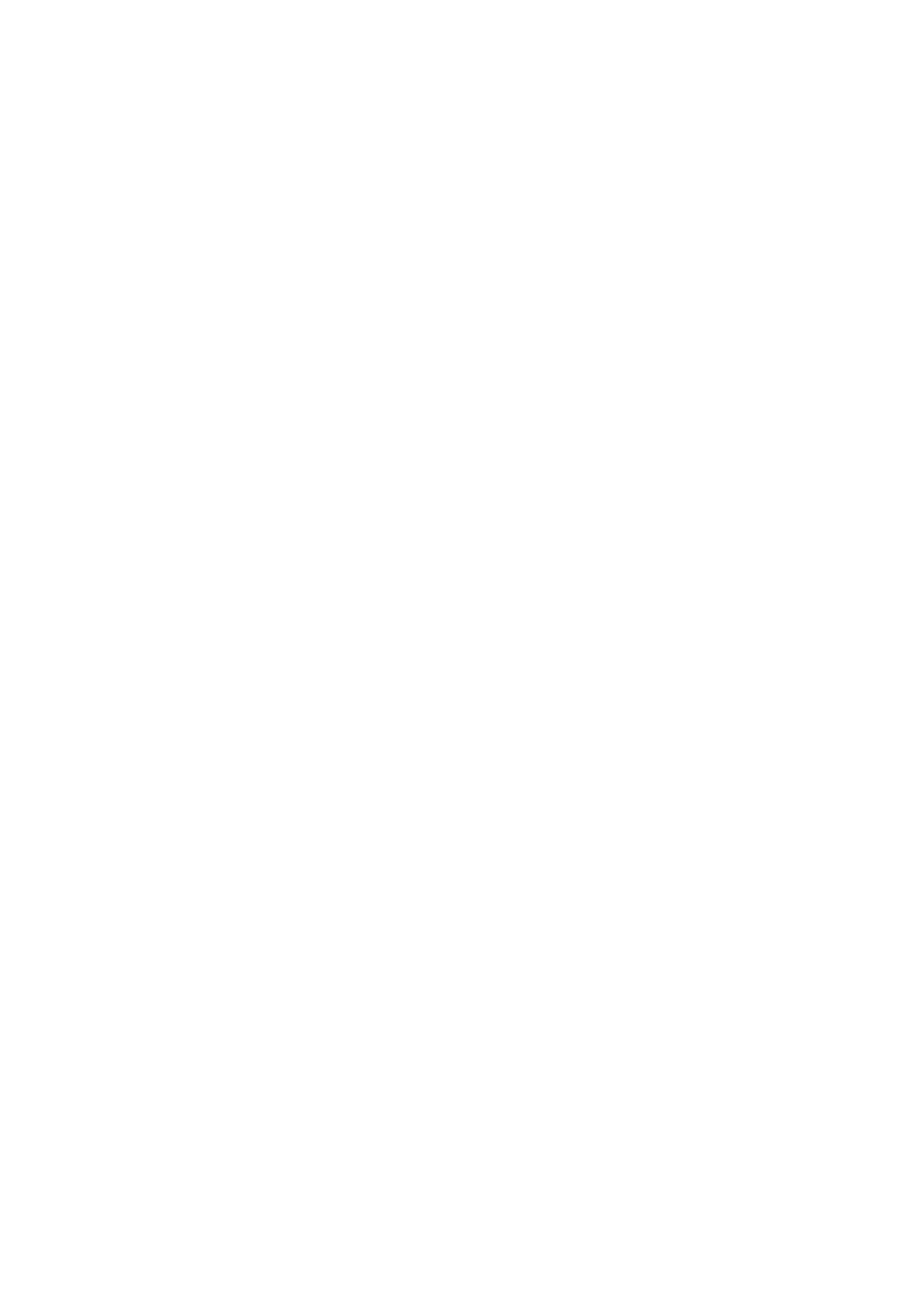a higher survivorship. Regarding premature releases, this happens in several species and few solutions have been put forward to mitigate this aspect. Double tethers can be considered, but those also present some logistical complications, especially when tagging in larger commercial vessels.

The Secretariat informed the Group that a new electronic database is being developed and the tagging data should be made available in the next 1-2 years. Some tagging data is already available in an OwnCloud for sharing data between those that are contributing data. This will be continued as more data becomes available.

# **4. Indices of abundance (individual and combined indices)**

The Group reviewed 17 fleet specific indices of relative abundance: 10 indices for the North Atlantic stock, and 7 indices for the South Atlantic stock. North Atlantic indices included nine pelagic longline standardized catch-per-unit-effort (CPUE) indices, and a larval survey index from the northern Gulf of Mexico. All seven indices for the South Atlantic were pelagic longline standardized CPUE indices. Discussions highlighted the need to 1) distinguish between retained catches only versus indices that record kept and discarded fish, 2) indices metrics in weight versus numbers of fish, 3) spatiotemporal properties, 4) standardization model assumptions and diagnostics, and 5) age or size classes referenced by the index. These were noted as particularly important for determining use in Stock Synthesis versus production models, as well as the joint longline analyses. The Group discussed the CPUE evaluation table recommended by the Working Group on Stock Assessment Methods (WGSAM) for both stocks (**Table 8** and **10** for North and South Atlantic stocks, respectively). **Table 9** lists the index values for the North Atlantic, and **Table 11** lists the index values for the South Atlantic. **Figures 10** and **11** plot the indices by stock.

The following list provides a summary of the different indices recommended for use in the stock assessment, followed by a detailed section on each index considered and the Group discussions.

North Atlantic indices of relative abundance:

- − Canada longlines (1962-2021): retained numbers of fish/(an effort offset) logbooks.
- − EU-Portugal longlines (1999-2020: retained and discarded weight/effort, observer/self-reported
- − EU-Spain longlines (1986-2019): retained weight of fish/effort, landing and voluntary trip records provided by the fleet, production models only.
- − EU-Spain longlines Age-specific (1982-2019): retained numbers of fish/effort, ages 1-5, landing and voluntary trip records provided by the fleet, for Stock Synthesis only excluding the age-1 index for 2016-2019.
- − Japan longlines (1976-1993, 1994-2020 except 2000-2005): retained numbers of fish/(an effort offset), logbooks.
- − U.S. longlines (1993-2020): retained and discarded numbers of fish/effort, observers.
- − Chinese Taipei longlines (1968-1989, 1997-2020): retained numbers of fish/effort, logbooks.
- − Morocco longlines (2005-2020): retained weight/effort, landing reports, revision recommended (completed and accepted by the Group before the conclusion of the meeting).

South Atlantic indices of relative abundance:

- − Brazil longlines (1994-2020): retained numbers of fish/effort, logbooks.
- − EU-Spain longlines (1989-2019): retained weight of fish/effort, landings/ landing and voluntary trip records provided by the fleet.
- − Japan longlines (1976-1993, 1994-2020): retained numbers of fish/(an effort offset), logbooks.
- Uruguay longlines (2001-2012): retained numbers of fish/effort, observers.
- − Chinese Taipei longlines (1968-1990, 1998-2020): retained numbers of fish/effort, logbooks.
- − South Africa longlines (2004-2020): retained weight of fish/effort, logbooks.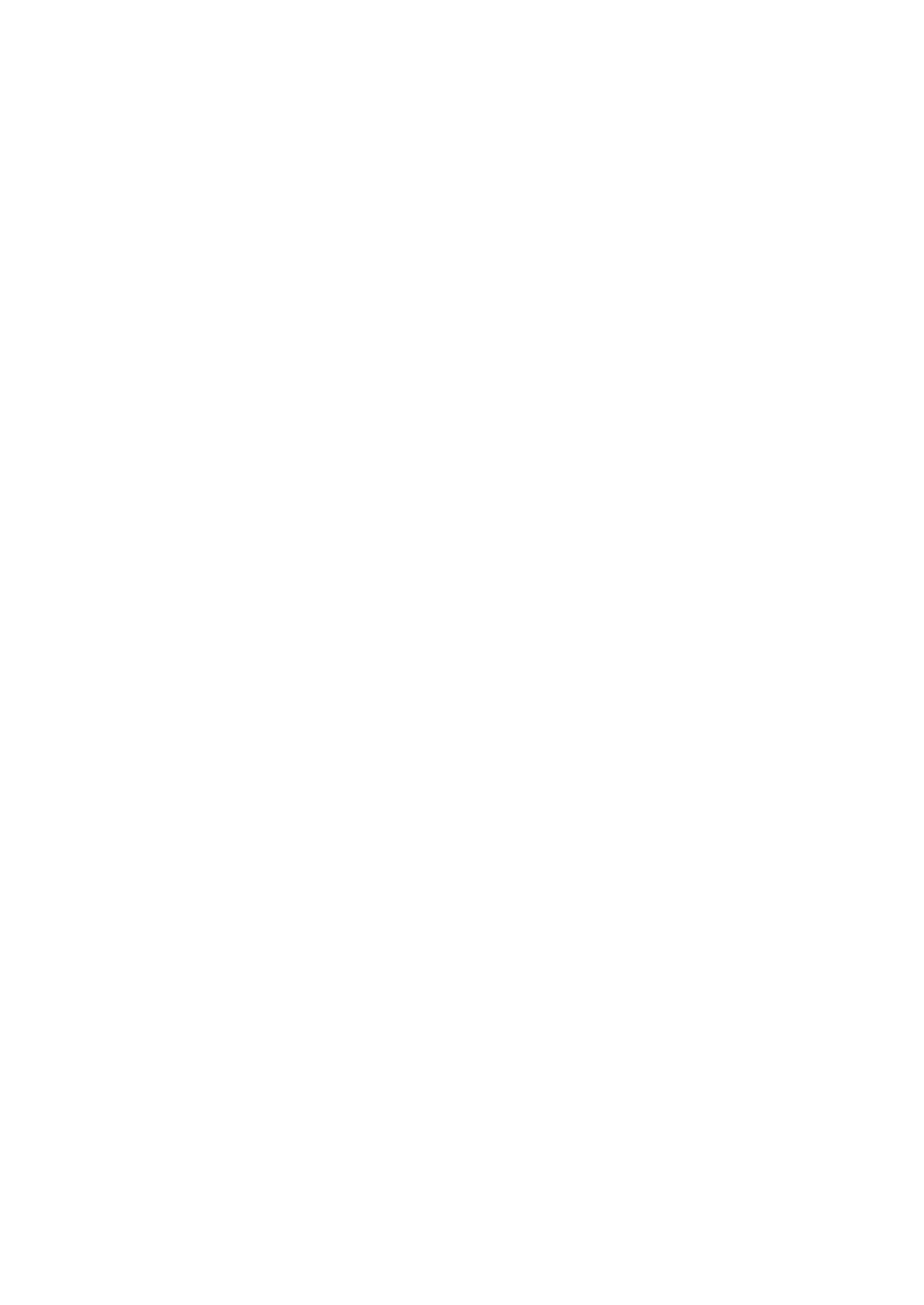### *4.1 North Atlantic Indices*

### *Japan longline CPUE (SCRS/2022/046): JPN LL*

Japanese longline operational data were standardized by two separate regions (North and South of the 5°N latitude stock boundary) and split into two time periods (Early: 1976-1993, and Late: 1994-2020). Multiple GLMMs were tested, including alternative factor treatments and error distribution assumptions. A Bayesian spatiotemporal GLMM was applied for the base index assuming 1x1 spatial and quarterly strata. The index values for the period 2000-2005 were recommended to be excluded from the stock assessment models due to changes in the collected data structure. It was recommended to the author that the standardization of CPUE evaluate the effect of including the input data for 2000-2005 years within the spatiotemporal model of standardization used so that this might be reviewed for the 2022 Stock Assessment meeting (20-29 June 2022).

The Group noted that the 2017 CPUE showed a steep decline plus that 1974-1975, and 2020 CPUE were not used. The author answered that before 1975, there were no data about the hooks between floats and vessel name.

The Group noted the change in model structure from previous analyses that focused on a core fishery area to the wider data spatial coverage and application of the spatial mixed effects model. The model can be considered more robust to uncertainty in swordfish distribution relative to the core area assumptions. The final indices were the summarized posterior distributions of the least squared (LS) means (R-INLA), and it was noted that model uncertainty estimates, and credible intervals are not directly comparable to the estimates of CV and confidence intervals from maximum likelihood estimators used in the fixed effects GLMs.

The Group had some concerns in the trends and heterogeneity of the model residuals and suggested looking at plots of the residuals by predictor variable. The author agreed that there are some nonrandom residual patterns with regards to the predicted zero catch values, likely due to the occurrence of swordfish as a bycatch species and a considerable number of zero observations in the data. The author also noted that multiple model constructs were tested, and the final model was chosen based on goodness of fit and information criteria statistics.

The Group requested additional summary plots for the index, including:

- 1. A plot comparing the new index with the prior one used in the 2017 Stock Assessment.
- 2. Additional residual plots requested (Q-Q plots, residuals by factor).
- 3. Recalculate the standardization of the late period indices, excluding the 2000-2005 data.
- 4. Rescaling on the nominal series separately for the two periods as well as the two standardized CPUE series to better see the yearly effect.

The Group reviewed the requested summary plots. Morocco scientists presented the updated CPUEs using a random effect for the year: month interaction, including diagnostics. The Group noted that the diagnostics were in general acceptable, even though the QQ plot showed some extreme outliers. The Group asked for several additional plots, namely the residuals against the month and year predictors; these were shown during the meeting. There were also issues related with the calculation of the CVs, and those were to be corrected in the final version. The author agreed to update the paper with those new analysis. The Group agreed that the final index was accepted to be used in the assessment models.

The Group recommended the spatiotemporal mixed model approaches be further evaluated by the WGSAM. In particular, it would be highly informative if these types of models could be tested with LLSIM data to compare performance with the other GLM and GLMM approaches that have been previously simulation tested.

### *Canadian longline CPUE (SCRS/2022/048), CAN LL*

Two indices of swordfish relative abundance for the Canadian longline fishery were presented. The first was a strict update of the index used in the 2017 Stock Assessment and the other included a habitat covariate. The Group commented that the drop in CPUE during the 1990s seemed to correspond with the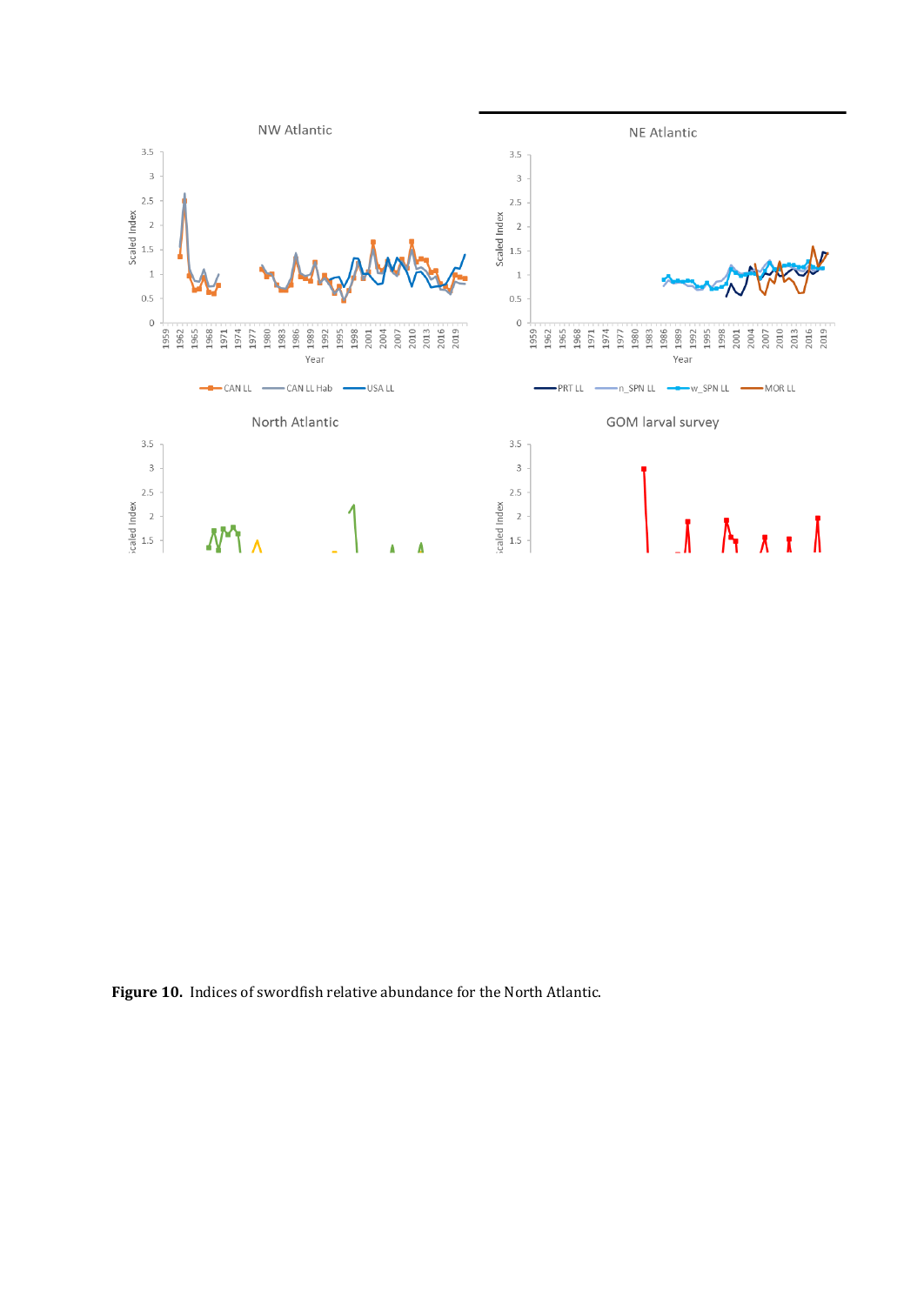trend in the habitat index. The authors mentioned the habitat index presented covered the entire spatial area, but the trend corresponding to the area fished may be different. The authors noted that a considerable amount of habitat values assigned to the Canadian data resulted in a zero-habitat score, despite those areas being a known hotspot for swordfish in the region. This was especially the case for inshore areas. The authors of the habitat index will further explore approaches to solve the issue, noting that in the oceanographic models the edges and areas close to shore are where errors are more likely to occur.

The Group discussed the splitting of the index during the 2017 Stock Assessment but confirmed the recommendation that the updated index be modeled as a continuous series in the 2022 Stock Assessment. The analyst clarified that the methods were updated to run all samples at an aggregated trip level to produce a continuous series, while the prior analysis treated the early trip-level data for the whole time period and at the set-level for more recent data.

## *Chinese Taipei longline CPUE (SCRS/2022/050), CTP LL*

SCRS/2022/050 presented the abundance index of swordfish for the Chinese Taipei tuna longline fishery in the North Atlantic Ocean. To address the impact of a targeting shift from albacore to bigeye tuna, catch and effort data were standardized by period using generalized linear models. The early period starts from 1968 to 1989 and the late period from 1997 to 2020 with operation type information considered in the analysis. The abundance trend showed a decreasing trend in the very early period, but suddenly increased to a higher level during the early 1990s as a result of the targeting change, and then dropped sharply in the late 1990s and stabilized until present.

The Group discussed this updated analysis and especially with regard to the earlier period. The authors clarified that there were no differences between 1968 and 1989 compared to the last 2017 Stock Assessment, and that the differences in the analysis are in the more recent periods. The recommendation was to use the two period indices, one for the period 1968 to 1989, the second for the period 1997 to 2020, and excluding 1990-1996. The Group requested the figures comparing the nominal be rescaled for the two periods separately, which were provided during the meeting. Additionally, it was suggested that alternative targeting variables could be explored that look at catch clustering.

## *EU-Portugal longline CPUE (SCRS/2022/054), POR LL*

SCRS/2022/054 provided standardized CPUEs for swordfish captured by EU-Portugal pelagic longline fishery in the North Atlantic Ocean. The analysis was based on data collected from fishery observers and self-sampling (where measurements were taken by the crew), collected between 1995 and 2020. In general, the nominal CPUE trends increased during the period with some inter-annual variability. Various models were tested, and the final model was a GLM Tweedie, with interactions and the use of the habitat index variable. The standardized CPUEs showed similar trends with an overall increase during the period, with some oscillations.

The Group asked about the depth of the fishing operations and especially if there was some deeper swordfish fishing, such as the meso-pelagic fishery in the Mediterranean. The authors clarified that this fleet always operates in shallow depths during the night, and that there are no meso-pelagic operations taking place. The Group also asked about the size distribution and if there had been any changes. The authors clarified that for this fleet the sizes have remained mostly stable along the entire period, with some increases in mean sizes around the late 2000s.

## *United States longline CPUE (SCRS/2022/055), USA LL*

Annual indices of swordfish relative abundance in the western Atlantic Ocean for the period 1993 to 2021 were presented, based on the United States pelagic longline observer data. A negative binomial generalized linear model evaluated multiple factors considered to affect swordfish catch rates, including year, month, fishing area, gear characteristics, and environmental conditions. Significant factors included year, month, area, target species, sea surface temperature, hook type, bait type, day/night, and light sticks. Methods followed the previous analysis and recommendations and incorporated an additional six years of data (2016 to 2021).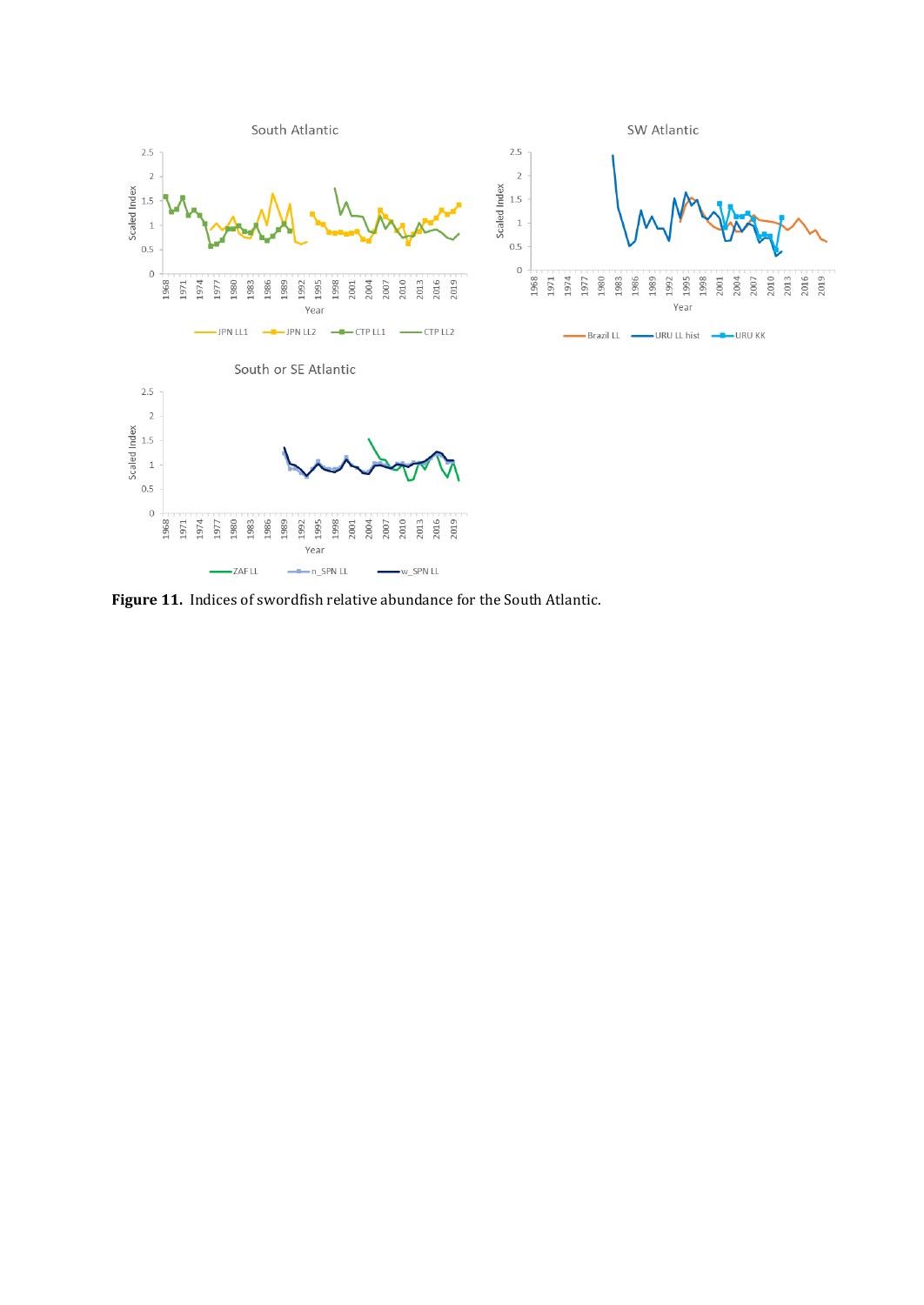The Group acknowledged the detailed information and model diagnostics provided, including the influence plots as particularly helpful to understand the factor effects on model standardization, as well as the usefulness of seeing the index time series with the various fleet regulations timing overlaid. The author agreed that the influence plots are a highly informative diagnostic and offered to share model code to be considered in the best practices guide for diagnostics in CPUE standardization.

The Group asked, with regards to the various hook types and fleet-wide regulations, if there was sufficient data and overlap in the transition period. The author explained that there was a period with experimental hook sets where hook type was tested, as well as a period of overlap in the data where both types were deployed. They further noted that those experiments were conducted in particular areas, and there could be some potential confounding effects. However, the author noted that there was significant work done on the model standardization for the last Stock Assessment in 2017, including testing different data treatments, factor inclusion, model structures, and explicit evaluation of hook type effects estimated across the data series and compared to the experimental treatment with overall good agreement between the two approaches.

### *Moroccan longline CPUE (SCRS/2022/056), MOR LL*

A lognormal GLM of Moroccan longline swordfish CPUE was used to update the standardized index of abundance. The fleet targeted swordfish south of the Moroccan Atlantic Coast during the period 2005-2020. The analysis covered a total of 1796 trips. The index showed considerable fluctuations over the time series, with a decline observed to 2018, but increased since then.

The Group noted the relatively few factors included in the standardization (i.e., only year and month), and asked for clarification on the Year-Month interaction and model performance on the large number of model parameters for available data. The authors clarified that in some of the combinations there was no data, so parameters were not estimated for all the possible combinations (as seen in the degrees of freedom).

The Group asked for clarification on the index calculations from the LSMeans, given the year-month fixed interaction. It was noted it would be useful to provide a plot with the time series of the year effect for each month, as with an interaction the trends of the years for each of the months will be different. The Group noted options for alternative factor treatments, including modeling the interaction as a random effect. It was also noted that the LSMeans package in R estimated the yearly mean incorporating the interaction automatically. The Group requested a comparison on the provided index with a model that treated the year\*month interaction as a random effect to validate the index estimates.

#### *Gulf of Mexico larval index (SCRS/2022/059), GOM larval*

Fishery independent indices of swordfish spawning biomass in the Gulf of Mexico were presented utilizing NOAA Fisheries ichthyoplankton survey data collected from 1982 through 2019. Indices were developed using the occurrence of larvae sampled with neuston gear using a zero-inflated binomial model, including the following covariates: time of day, month, area sampled, year, gear and habitat score. The habitat score was based on the presence/absence of other ichthyoplankton taxa and temperature and salinity at the sampling station.

The Group commented on the results with regards to the temperature and salinity, and that it would be useful to plot not only the frequency of occurrence of the positives but for all the distribution of all the tows carried out in the entire areas. The Group asked about the correlation between larval density and density of larval predators. The author pointed out that there is a plot in the paper with the occurrence of SWO larvae in comparison with other taxa, and that in most cases the p-values for the correlations are low.

The Group discussed the low number of specimens associated with the index, which ranged between 0 and 19 total individuals detected per year. Specifically, the Group questioned the timing and location of the survey relative to swordfish spawning areas/seasons, and how representative the survey may be compared to the total swordfish spawning biomass. The author pointed out that previous work in the Gulf carried out year-round surveys and found that most of the SWO larvae were found during the period of April and May, corresponding to the survey data collected for the study.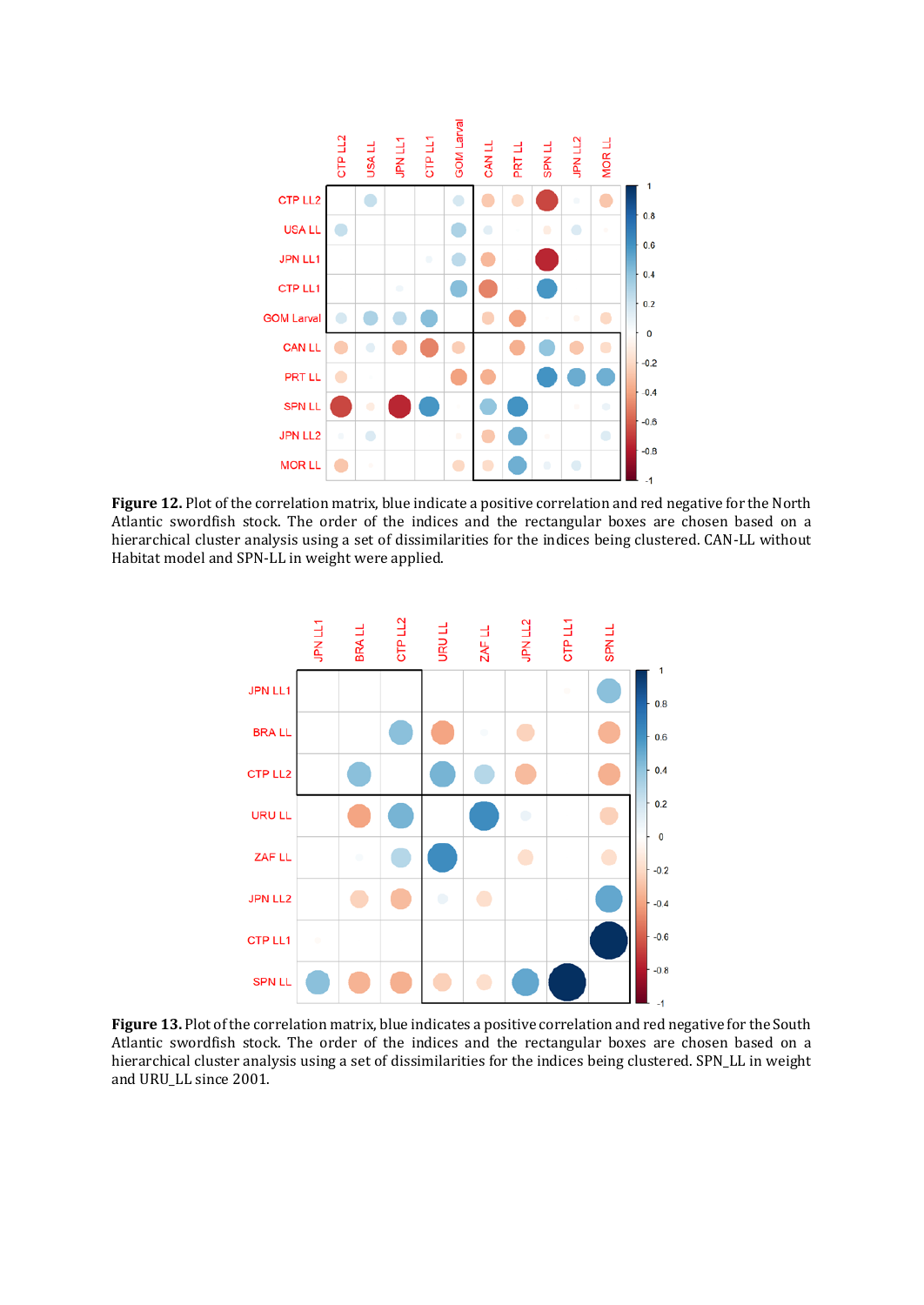The Group also commented on the high interannual variability, likely associated with the relatively low occurrence of a few specimens per year, and that the variability is likely outside the range of biological plausibility. This includes years with zero detections and resulting index values equal to zero, which does not likely characterize the stock spawning biomass changes over time. It was recommended that sizerelated mortality be considered for the next assessment. The index was excluded from the last assessment and is recommended to be excluded for this assessment.

## *EU-Spain longline indices (Ramos-Cartelle et al., 2022 and Mejuto et al., 2022), SPN LL*

The authors provided a presentation summarizing the document presented in 2021 with updated swordfish indices from the Spanish longline fleet for the period 1986 to 2019. Ramos-Cartelle *et al.*, 2022 updated the swordfish standardized catch rates (in weight and in numbers), while Mejuto *et al.,* 2022 updated agespecific 1-5+ catch rates in number of fish also for the North Atlantic. The standardized CPUE for age 1 suggests a very positive phase of recruitments during 1997-2019, which resulted in positive effects on other ages including age 5+ and the subsequent demographic changes since mid-1990s onwards.

The indexes incorporated important changes in fishing strategy, including gear monofilament and fleet targeting. From the two alternative data treatments presented, the biomass index is recommended for use in the surplus production models, and the age-specific abundance indices for use in Stock Synthesis. The authors noted a reduction in the number of observations after 2011 fulfilling the strict sampling protocol established for the age-specific analysis, as well as a change in the current management system implemented at domestic level based on the strict annual quota per vessel that is likely causing an underestimate in the abundance index in relation to the fishing strategy of previous historical period. Additionally, the minimum size tolerance was unilaterally cancelled by the CPC at a domestic level between 2007 and 2009, but the confusion generated has been carried over to the present. Therefore, values of CPUE age 1 should be considered with caution since year 2010 but especially for the most recent periods and at least after 2015 in particular since they were probably underestimated. The authors of the paper recommend rejecting, at the very least, those values of age 1 since from 2016 (inclusive) onwards.

# *4.2 South Atlantic Indices*

Five documents describing the standardization methods, and associated CPUE time series, were presented in the Data Preparatory meeting from the following CPCs: Brazil, EU-Spain, Japan, South Africa and Chinese Taipei. In addition, two sets of relative abundance indices from Uruguay, that had previously been presented (Pons *et al*., 2014 and Forselledo *et al.,* 2018) were made available to the Group as background documents but had not been updated. The Group noted that most of the indices that were available for the last 2017 Swordfish Stock Assessment (2017) had been updated, except for the Uruguay longline (where the fishery ended in 2012). The Group welcomed the increase in submissions of swordfish CPUE standardization papers from the South Atlantic since the previous Swordfish Data Preparatory meeting in 2017 and acknowledged the participation of the CPC scientists.

## *Brazilian longline indices (SCRS/2022/057), BRA LL*

Standardized catch rates of swordfish from the Brazilian longline fleet were produced for the period 1994- 2020. The analysis included catch and effort data distributed across a wide area of the Southern Atlantic Ocean, aggregated by 5x5 spatial squares. The standardization model was a GLM using a Delta Log-normal approach that included year, quarter, clusters, hooks per floats, number of hooks, and spatial square. The results indicate an initial decreasing trend between 1996 and 2001 that remained relatively stable thereafter to 2015. A steady decrease was observed at the end of the time series (2016-2020).

The Group acknowledged the updated methodology applied, particularly the data preparation processes, which resulted in the removal of the historical period (1978-1993) that was characterized by high variability yet flat overall trend. Under the revised data treatments, the splitting of the index in the previous assessment has now changed to a recommendation to use a continuous series from 1994 to 2020. Also, the authors explained that the American-type longline was introduced in the Brazilian fleet in 1994, when the swordfish became the target species, minimizing, at least partially, the impact of the target species change in the updated time series and used only logbook data, which differed from the used approach in the previous analysis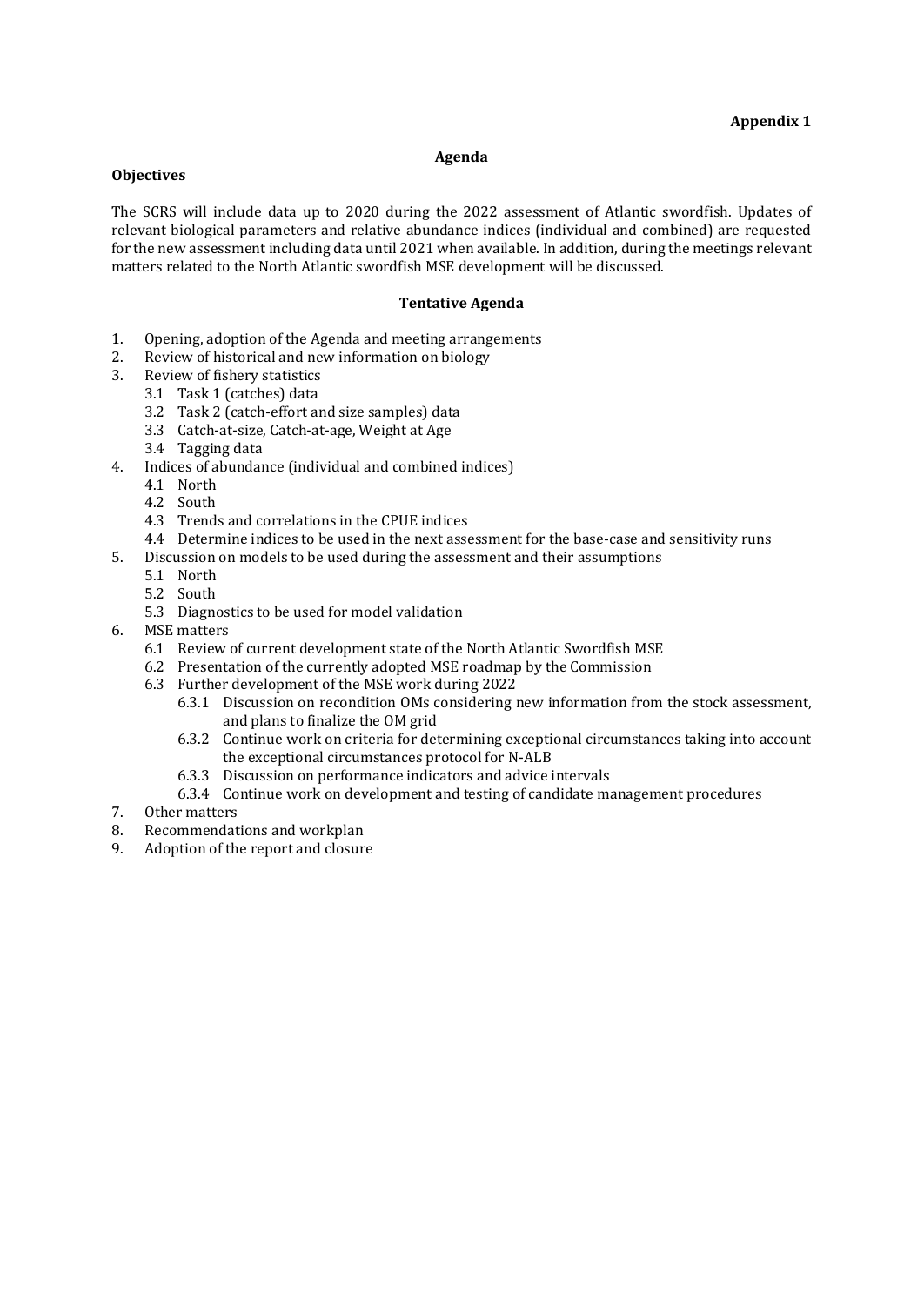## *Spanish longline indices (Ramos-Cartelle et al., 2021), SPN LL*

The authors provided a summary presentation of the updated EU-Spain longline index presented last year. Two indices (in weight and in number) were prepared for the period 1989-2019, each showing a period of stability (1993-2004) followed by a slight but sustained upward trend.

The Group noted that the recent increasing CPUE trend reported by EU-Spain for the South Atlantic was a result of an increase in the number of fish, in contrast to the North Atlantic where the observed increase in CPUE by EU-Spain was attributed to an increase in the average size of fish. The Group recommended evaluation of the targeting variable which was modeled as the fraction of SWO in the catch, particularly exploratory analyses that depict the relationship between the annual median/mean ratio and the estimated CPUE the index values. Further recommendations were made to explore alternative targeting metrics (e.g., the South African longline targeting cluster approach), but it was noted that the approach is more effective in fisheries with numerous species caught and less effective in those with a limited number of species observed.

## *Japan longline indices (SCRS/2022/046), JPN LL*

The document is discussed in the previous section 4.1, and the recommendations are consistent with those for the North Atlantic indices. The recommendation is to use the index for the South Atlantic by two periods, 1976 to 1993, and 1994 to 2020. The additional data plots requested for the North Atlantic were also requested for the South.

### *Uruguay longline indices (Forselledo et al., 2017, Pons et al., 2014), URU LL*

This was a historical series and remained unchanged from the previous assessment. This was from a fishery that has now ceased.

## *South Africa longline indices (SCRS/2022/049), ZAF LL*

Standardized catch rates of swordfish from the South African longline fleet (2004-2020) were modeled using a GAMM with a Tweedie distributed error. A targeting factor was derived y clustering Principal Components Analysis (PCA) scores of the root-root transformed, normalized catch composition, and resulted in three clusters being included in the model. A definitive seasonal trend in catch rates was evident. Results indicate an initial decline (2004-2010) in CPUE followed by relative long-term stability thereafter, despite inter-annual variation.

The Group noted the variable *month* was fitted using a cyclic cubic smoothing function as opposed to the conventional method of treating seasonal parameters as factors, which resulted in a strong domed seasonality with a peak in June. The author indicated that the estimated seasonal pattern matched the observed seasonality of the fishery.

## *Chinese Taipei longline indices (SCRS/2022/051), CTP LL*

SCRS/2022/051 presented the standardization of swordfish catch and effort data for the Chinese Taipei distant-water tuna longline fishery in the South Atlantic Ocean. The dataset was separated into three periods to consider changes in targeting, resulting in an early (1968-1990) and two late periods (1991- 2020 and 1998-2020). In general, catch rates showed a decreasing trend through the 1970s, and stabilized during the 1980s. The trend started to decrease from the early 1990s, with a further drop to lower level in the late 1990s, and then stabilized over the two most recent decades (1998-2020).

The authors confirmed that catch ratios, as a proxy of targeting, were not explicitly included in the model but rather used to identify changes in targeting which were then treated as time blocks in the time series, resulting in the three various periods presented. Furthermore, the authors indicated that the periods 1968- 1990 and 1998-2020 were considered most appropriate for stock assessment inclusion. Additionally, it was suggested alternative targeting variables could be explored that look at catch clustering.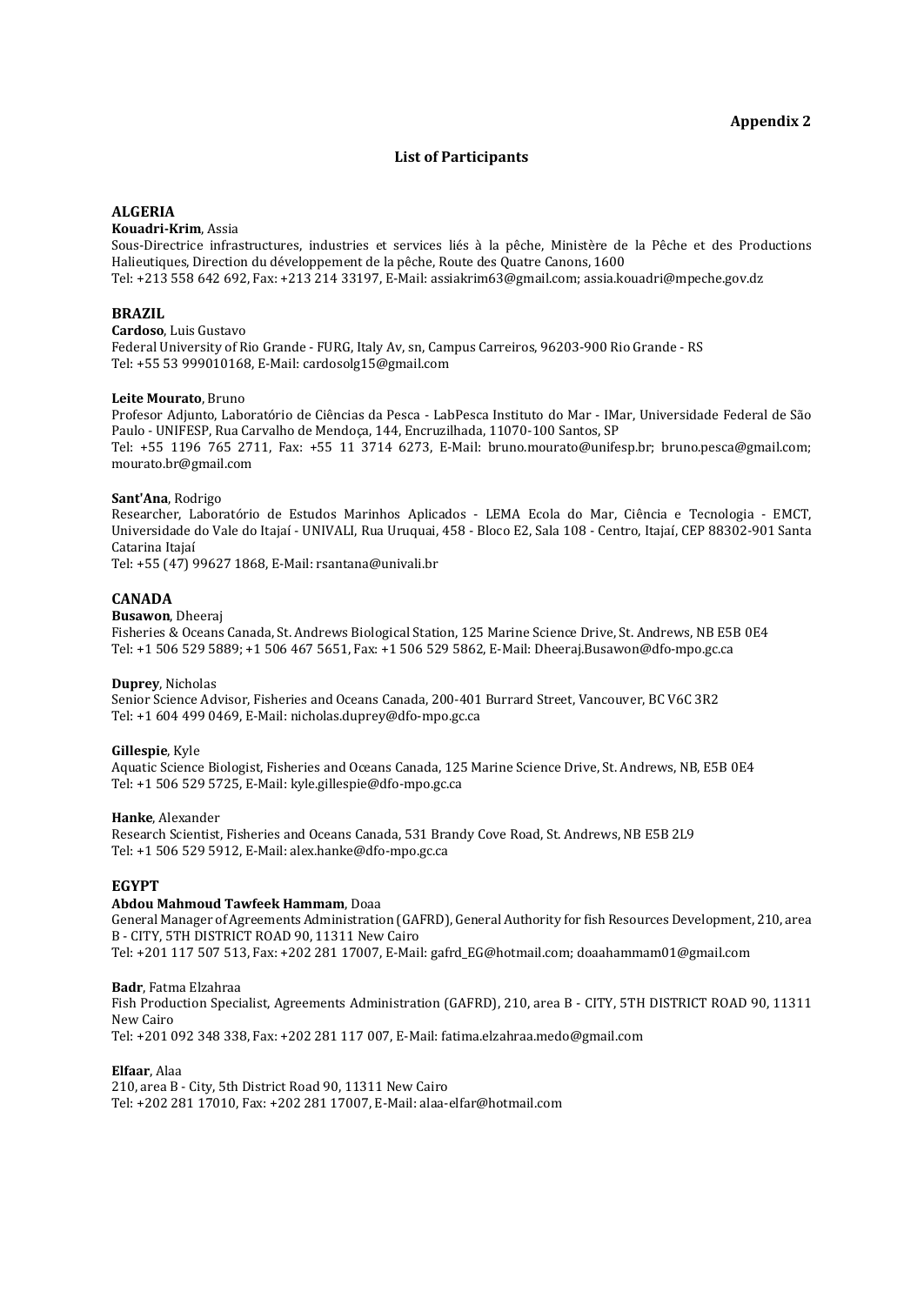### *4.3 Trends and correlations in the CPUE indices*

The Group reviewed updated figures for trends and correlations of the CPUEs for each stock that were discussed at the 2017 Data Preparatory meeting. The aim was to identify CPUE data conflicts, understand the magnitude of correlation (both positive and negative) between CPUE indices, and capture the overall trends for the available indices. Especially the plot of the correlation matrix can identify similarities and dissimilarities of the indices. Generally, if indices represent the same stock components, then it is reasonable to expect them to be correlated. If indices are not correlated or negatively correlated, i.e., they show conflicting trends, this may result in poor fits to the data and bias in the estimates unless the models have some spatial structure. Therefore, the correlations can be used to select groups that represent a common hypothesis about the evolution of the stock. The Group also noted that the age range of catch and fishing areas for each fleet also need to be taken into account when the Group selects the indices for the stock assessment.

The Group reviewed **Figures 12** and **13** for the North and South Atlantic stocks.

### *North Atlantic*

The following observations were made by the Group while reviewing the North Atlantic CPUE indices:

- 1. Indices in the NW Atlantic seem to have a general decreasing trend, while in the NE Atlantic are mostly increasing.
- 2. This pattern is similar to what had been observed in the last 2017 Stock Assessment. At the time the inclusion of an environmental effect in Stock Synthesis (related with AMO) allowed for the conflict to be reduced in the indices.
- 3. Some indices have relatively higher inter-annual variability when compared with others, especially in some years. The GOM larval survey is the index with the highest inter-annual variability.
- 4. The indices with the highest negative correlations indices (relative severity in brackets) were:
	- a. EU-Spain LL and EU-Portugal LL (high)
	- b. EU-Spain LL and Chinese Taipei LL1 (high)
	- c. EU-Portugal LL and Japan LL2 (medium)
	- d. EU-Portugal LL and Morocco LL (medium)
- 5. Positive correlations were observed between the following indices:
	- a. EU-Spain LL and Japan LL1 (high)
	- b. EU-Spain LL and Chinese Taipei LL2 (high)
	- c. Canada LL and Chinese Taipei LL1 (medium)
	- d. Gulf of Mexico larval survey and EU-Portugal LL (medium)

## *South Atlantic*

The following observations were made by the Group while reviewing the South Atlantic CPUE indices:

- 1. Potential conflicting CPUE data between Japan LL2 (increasing) and Chinese Taipei LL2 (decreasing) from 2013 onwards.
- 2. The early period (1982-2002) of the Uruguay LL historical index has high annual variation.
- 3. The final point estimate (2012) of the Uruguay LL index deviates substantially from the previous years.
- 4. EU-Spain LL index has relatively low inter-annual variability, when compared with the other South Atlantic indices.
- 5. Negative correlations were observed between the following indices (relative severity in brackets):
	- a. Brazil LL and Uruguay LL (high)
	- b. EU-Spain LL and Brazil LL (high)
	- c. EU-Spain LL and Chinese Taipei LL2 (high)
	- d. Chinese Taipei LL2 and Japan LL2 (medium)
	- e. Brazil LL and Japan LL2 (low)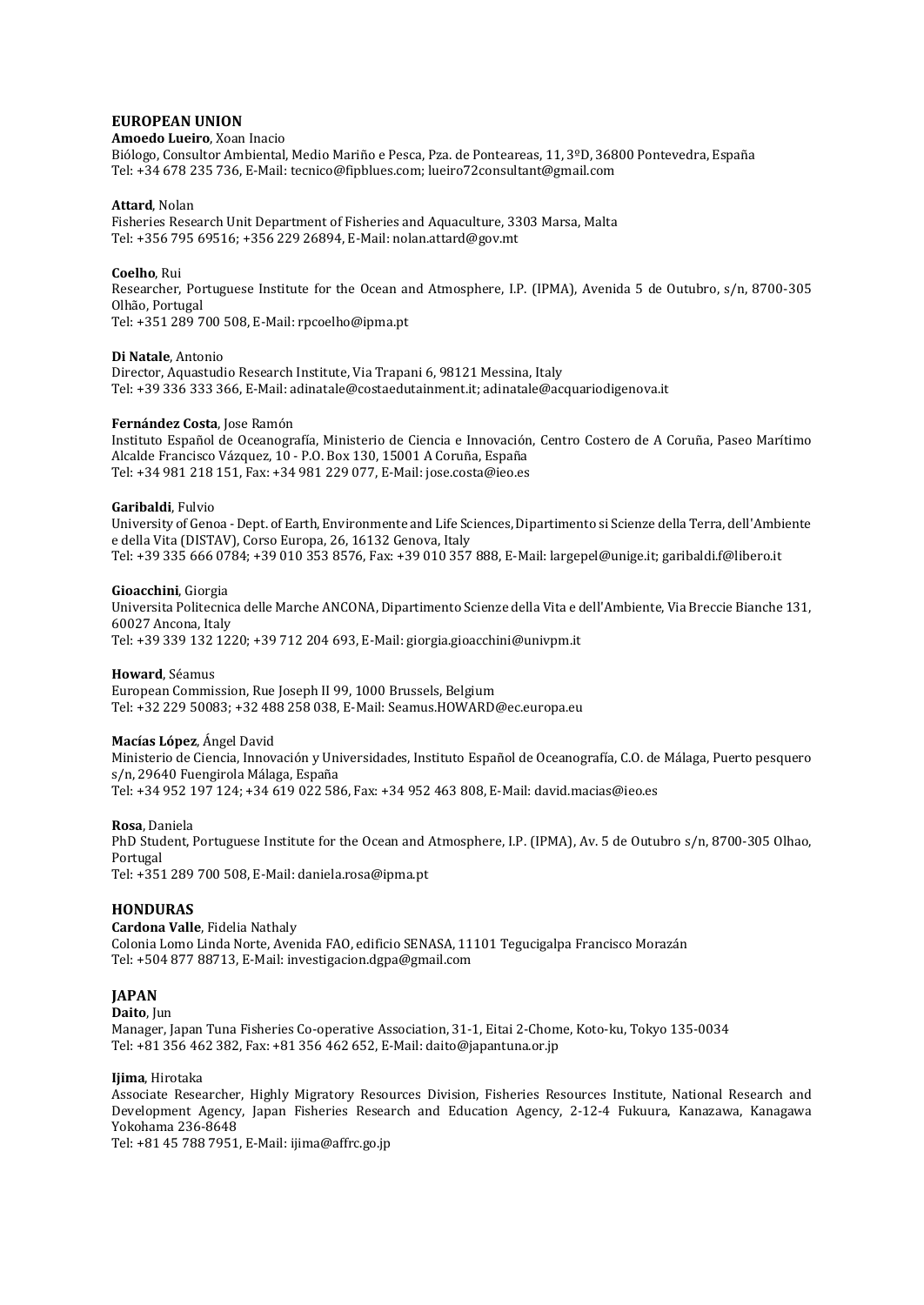- 6. Positive correlations were observed between the following indices:
	- a. EU-Spain LL and Chinese Taipei LL1 (high)
	- b. South Africa LL and Uruguay LL (high)
	- c. Uruguay LL and Chinese Taipei LL2 (medium)
	- d. EU-Spain LL and Japan LL2 (medium)

# *4.4 Determine indices to be used in the next assessment for the base-case and sensitivity runs CPUE table*

The Group reviewed and updated the table (**Tables 8** and **9**), developed by WGSAM, describing the attributes of the CPUE indices that could be used in the modeling of the northern and southern swordfish stocks. A final decision on which indices to use was contingent on the evaluation of extra work assigned to particular index developers (Canada, Chinese Taipei, Japan, Morocco, Spain and Chinese Taipei). These extra tasks were to be completed before the conclusion of the meeting and were noted in the table.

The Group discussed whether the Canadian index should be split as in the 2017 Stock Assessment, and it was clarified that the Group in 2017 felt that it was justified because of the deviation of the nominal CPUE from the standardized CPUE. It should be noted however that other Species Groups (SKJ) encountering the same issue do not view a deviation from the nominal to be a criterion on which to evaluate the suitability of an index. It simply means the standardization is accounting for differences over time related to changes in q. The Group's final decision was to include the index as a single, continuous series in the 2022 Stock Assessment model.

Of the two Canadian CPUE series provided, the series that did not include habitat in the model was adopted due to concerns over having habitat suitability values of zero assigned to 20% of the fishing data which tended to occur in choice swordfish fishing areas.

It was agreed to drop the Japanese northern stock index values for 2000 to 2005 due to the low quality of the logbook data. It was also clarified that the CV for this index relates to Bayesian credible intervals derived from the posterior distribution of the estimates rather than by maximum likelihood estimation.

The USA indicators were based on strict updates and given that there was no support to include the larval survey in the 2017 Stock Assessment, it was recommended to exclude it from the current assessment. However, it was recognized that the larval index could be used post-assessment to compare its trend with the trend in the different components of the population.

The review of indices for the South Atlantic recognized that the updated Brazilian index is no longer split but is a continuous series from 1994 to 2020. Further, the Uruguayan indices were not updated due to the cessation of fishing.

## *Data inputs*

The Group agreed to use Venezuela's recently submitted Task 1 and 2 data rather than catch estimates based on previous years; however, in Senegal's case it will be necessary to use an average of previous years catches to fill in missing catch.

It was noted that Canadian size composition data for the catch was submitted in form ST04 while form ST09 contains the at-sea-observer data including discards. It was recognized that the ST09 data should be submitted in form ST04 in order to be able to create the size compositions for the Canadian longline fleet. Given time constraints, a revision would not be possible in time to be included in the modeling, consequently it was agreed that Canada would provide the Secretariat with discard data in the requested format. Further, it was identified that several other fleets have provided discard size data in ST09. The most important of these was Chinese Taipei for which there is no evidence of catch below the legal limit in ST04. The Secretariat agreed to meld size composition data from forms ST09 and ST04 while attempting to avoiding duplication as much as possible.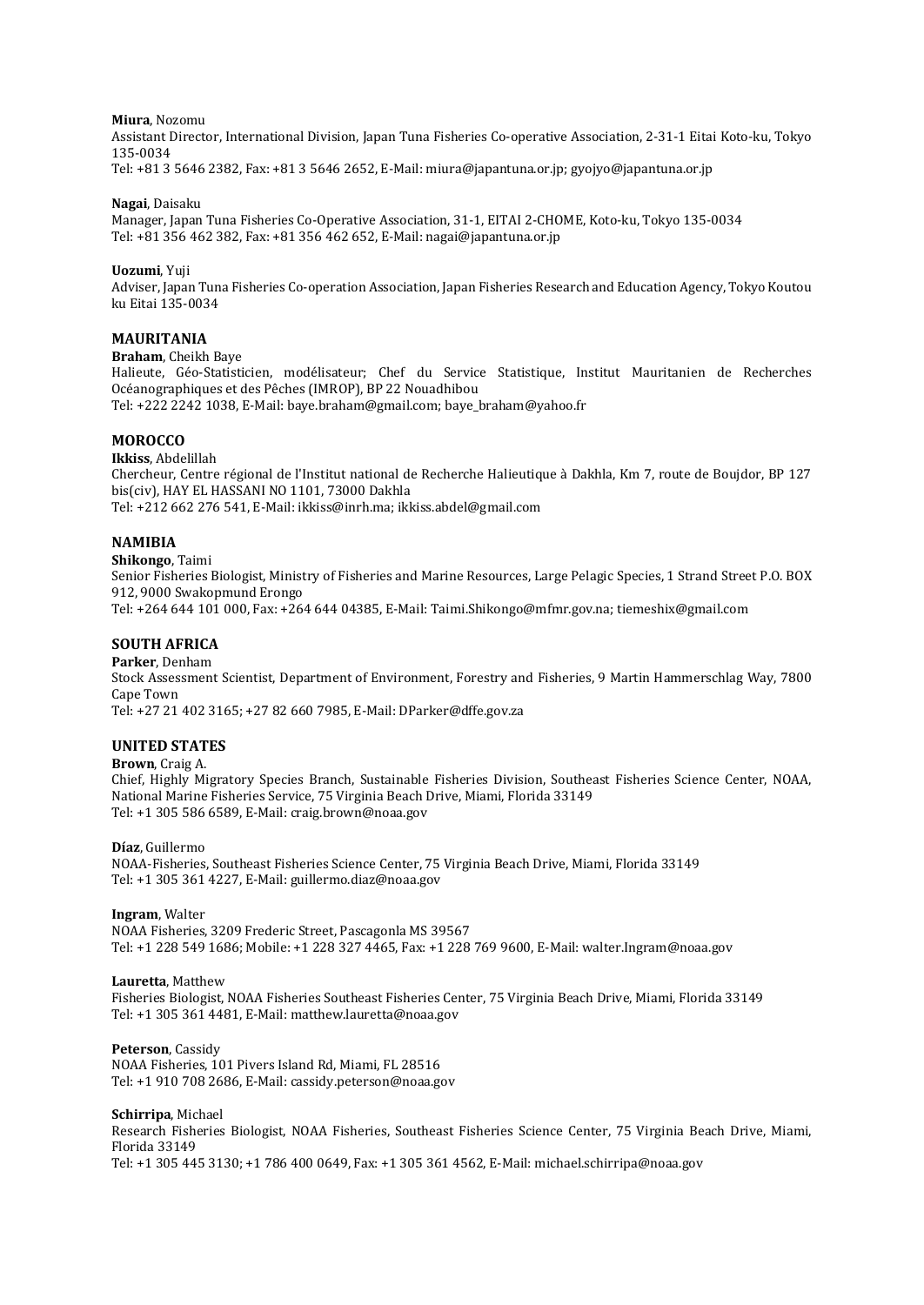### *Combined index*

The Group discussed the creation of a combined index for the North that could be used in a surplus production model and to support the swordfish MSE. Many National Scientists (CAN, EU-Portugal, USA, and Chinese Taipei) have indicated that they are able to provide set level data by month and by 1x1 or 5x5 grid squares. It was noted by the USA that the resolution of the data will affect data set size because of confidentiality issues.

Morocco indicated that it could provide trip-level data for 5x5 grid cells and it was encouraged to conform with the request to the degree possible. For example, it was indicated that the depth of fishing could be a rough estimate. Japan's contribution of data by 5x5 grid square depends on receiving the necessary permissions. Spanish scientists are still to confirm data availability and co-authors of previous analyses will be consulted. It was noted that format for the additional information requested (i.e. the finer spatialtemporal resolution together with environmental data and gear features that have not already been submitted) was described in a template sent to National Scientists.

Noting that the data from National Scientists could be at different levels of aggregation, it was suggested to explore modeling techniques appropriate for this type of mixed data. It was noted that it was important to keep units consistent, most specifically, the type of catch (retained vs. retained and discarded) and units of measurement (number vs. weight).

### *Timeline*

The Group reviewed and discussed the timeline for the delivery of assessment model inputs. The timeline was modified so that all model inputs sould be available by 15 April. Extra work related to the indices is to be completed during this meeting. Task 1 and Task 2 (including length composition for discarded lengths) related data inputs will be available by 7 April and data for the northern swordfish combined index is due on 10 April. The combined index should be available by 15 May 2022. No combined index will be developed for the South Atlantic because of time constraints.

It was proposed that a growth curve be developed from the samples from the Swordfish Sampling Programme and provided by 15 May for use in the assessment model. Concerns were expressed related to the proper vetting of the new growth information and the impact on the quality of the assessment work given the existing workload and time constraints. The Group resolved that estimating a new growth model must be given adequate time because of implications to the assessment outcomes. Accordingly, the Group agreed that establishing a new growth curve would occur in future assessment years but that time permitting and if the data are available, then a sensitivity run considering the new growth data may be considered.

It was also discussed whether to simply provide the new age information as an input to Stock Synthesis along with a prior based on the existing growth model and let Stock Synthesis estimate the growth curve, but concerns were expressed on how well the age data inputs would cooperate with the other data in the model. This approach also implies we are accepting the data. The Group discussed including the new growth information in a sensitivity analysis and it was felt that an uncertainty axis should be reserved for difficult to estimate parameters (e.g., steepness and natural mortality).

Finally, the Group recognized the importance of the combined index for advancing the work on northern swordfish MSE and the need to keep the MSE and assessment model inputs consistent.

## *Limit Reference Points*

The Group briefly discussed the availability of new information for establishing a limit reference point (Blim) for the northern and southern Swordfish stocks. The interim Blim reference point is currently 0.4\*B/B<sub>MSY</sub> and new information is expected to be provided at the 2022 meeting of the WGSAM (31 May – 3 June 2022).

# *Projections*

Guidance on how the projections will be conducted will be provided intersessionally.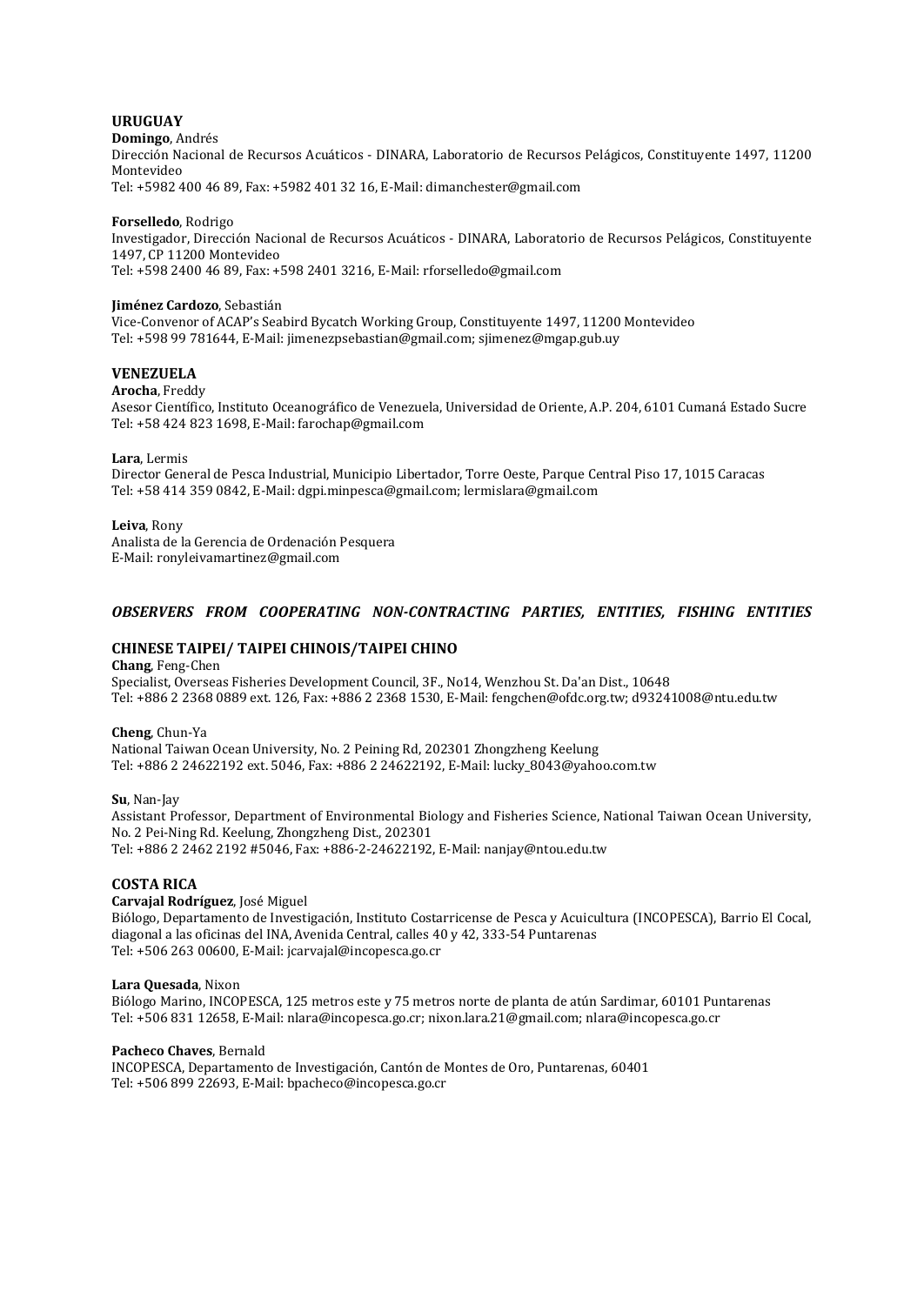### **5. Models to be used during the assessment and their assumptions**

# *5.1 North*

### *5.1.1 Surplus Production Models (ASPIC)*

The surplus-production model incorporating covariates (ASPIC, Prager (1992)) will be used. The Group felt the continued use of this model would be educational in tracking the use of different modeling platforms over time.

#### *Critical Model assumptions*

In ASPIC catchability and selectivity of fisheries and indices are constant over the entire time period, any changes in catchability have to be modeled within the CPUE standardization process. There is an immediate response of the stock to fishing mortality, no age-delayed response.

#### *Model Inputs*

Catch and CPUEs non-age specific series. Catch should be Task 1 NC total removals (landings plus dead discards). To evaluate as sensitivity run by including mortalities estimates from the live discard reports.

#### *Model outputs*

Trajectories of F and B. Trajectories of relative F and B. Catchability q for each CPUE series. Confidence intervals. Carrying capacity K, B1/K, r. Projections

### *Diagnostics*

Sum of Squares. Residual plots of the fits to CPUEs. Retrospective patterns. Jackknife evaluation of input CPUEs.

*Key parameters* B1/K, K, r.

### *Uncertainties*

The ASPIC model assessment model does not allow for the inclusion of uncertainty of the model inputs (e.g., CV of the CPUE series). In prior assessments, uncertainty in the CPUE series was incorporated by making separate runs using the median and upper and lower 95% confidence intervals, bootstrapping the results, and combining the bootstrap outputs. Running the model using different production functions was also deemed as being a way to assess uncertainty.

### *Model strengths and weaknesses*

Because of the limited data requirements, this model is easier to be supported by the Secretariat. ASPIC is easy to use, and many National Scientists are familiar with its use. It is considered to be useful for data limited situations. ASPIC is fast to run and facilitates simulation testing. Because of the limited data requirements, it allows the use of longer time series where data from earlier periods are usually poor. It only estimates a few parameters, but these are typically the ones needed to provide management advice. ASPIC quickly produces diagnostics, bootstrap results, and projections. However, ASPIC as other SPMs does not necessarily reflect the true dynamics of the stock/fishery and it cannot take into consideration any variability in recruitment or changes in catchability. The model cannot accommodate changes in management regulations, like changes in minimum size, so this needs to be taken into account in the CPUE series. ASPIC often cannot resolve indices of abundance with conflicting trends.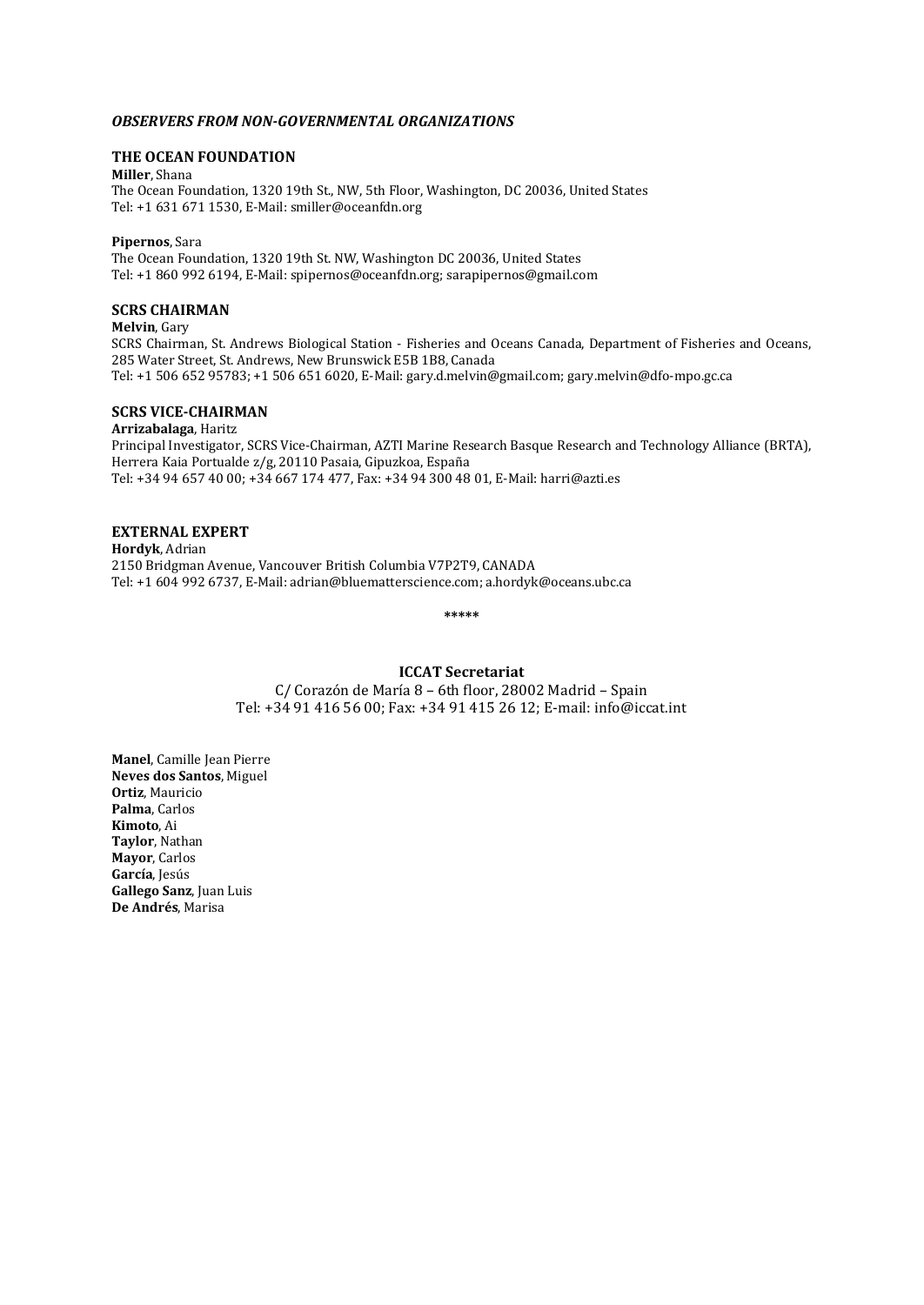### *5.1.2 Bayesian Surplus Production model - JABBA*

The Bayesian Surplus Production model, Just Another Bayesian Biomass Assessment (JABBA); (Winker *et al.,* 2018) will be used. JABBA offers an implementation that models both process error and observation error. JABBA provides a user-friendly R to JAGS interface for fitting generalized Bayesian State-Space Surplus Production models with the aim to generate reproducible stock status estimates and diagnostics. JABBA is generalized in the sense that the production function can take on various forms, including conventional Fox and Schaefer production functions, and can be fit using a variety of error assumptions. Key parameters include carrying capacity (K), the maximum rate of population increase (r), and the ratio of stock biomass in the initial year to carrying capacity (Bo/K). The software enables Bayesian integration for computation of marginal posterior probability distributions for parameters and management variables and outputs for inclusion in Kobe plots.

#### *Model assumptions*

A one-year lag adequately characterizes the influence of annual stock biomass on future surplus production as in any production. Abundance indices are related to stock biomass via a constant of proportionality whereby there is no hyperdepletion or hyperstability in the index. Surplus production can be described by the Schaefer model, Fox model, or the flexible Pella-Tomlinson production function.

#### *Model inputs*

Catch series. CPUEs non-age specific. Priors for K, r, B0/K, process error deviates. A fixed value for the prior standard deviation in process error deviates. A CV for each abundance index that is constant over time, and if judged appropriate, an additive CV by year for each abundance index.

### *Model outputs*

Posterior distributions for estimated parameters (r, K, Bo/K, sigma (index) if estimated, q(index)), stock biomass, MSY, annual F,  $F/F_{MSY}$ , B,  $B/B_{MSY}$ , and paired  $F/F_{MSY}$  and  $B/B_{MSY}$  estimates for Kobe plots.

#### *Diagnostics*

Plots of lognormal residuals of observed versus predicted CPUE indices by fleet, Root-Mean-Squared-Error (RMSE) and associated residuals runs-test to quantitatively evaluate the randomness of CPUE model residuals. MCMC convergence plots, plots of posterior median process error deviates by year, together with probability intervals by year, plots of post model pre-data distributions, priors, and posteriors. Retrospective patterns plots and hindcast cross-validation prediction skill. Jackknife analysis of CPUEs.

### *Key parameters* r, K, B0/K, BMSY/K.

#### *Uncertainties*

Uncertainties in estimated parameters, model variables, shown in posterior distributions, standard deviations, coefficients of variation, probability intervals. Option to include process variance for all modeled years or only starting in the year when the first abundance index becomes available. Observation variance is separated to distinguish between fixed input variance and estimable variance, where the estimable observation variance can be set to be the same value for all abundance indices or estimated separately for each index.

#### *Model strengths and weaknesses*

The model is not age structured, so it cannot handle changes in vulnerability at age. It uses available biological parameters data to develop a prior distribution for r, consistent with an equivalent stock age structure dynamics. Training is required to run the software proficiently. As with other surplus production models, it may be biologically inaccurate and therefore might not reflect the true dynamics of the stock. JABBA runs quickly and by default generates many useful plots and diagnostic tools for stock assessments. JABBA is implemented as a flexible, user-friendly open-source tool to promote reproducibility and provide a platform for future research.

## *5.1.3 Stock Synthesis (SS)*

As with the 2017 Stock Assessment (Anon., 2017b), the model Stock Synthesis (Methot and Wetzel, 2013) will be used in the North.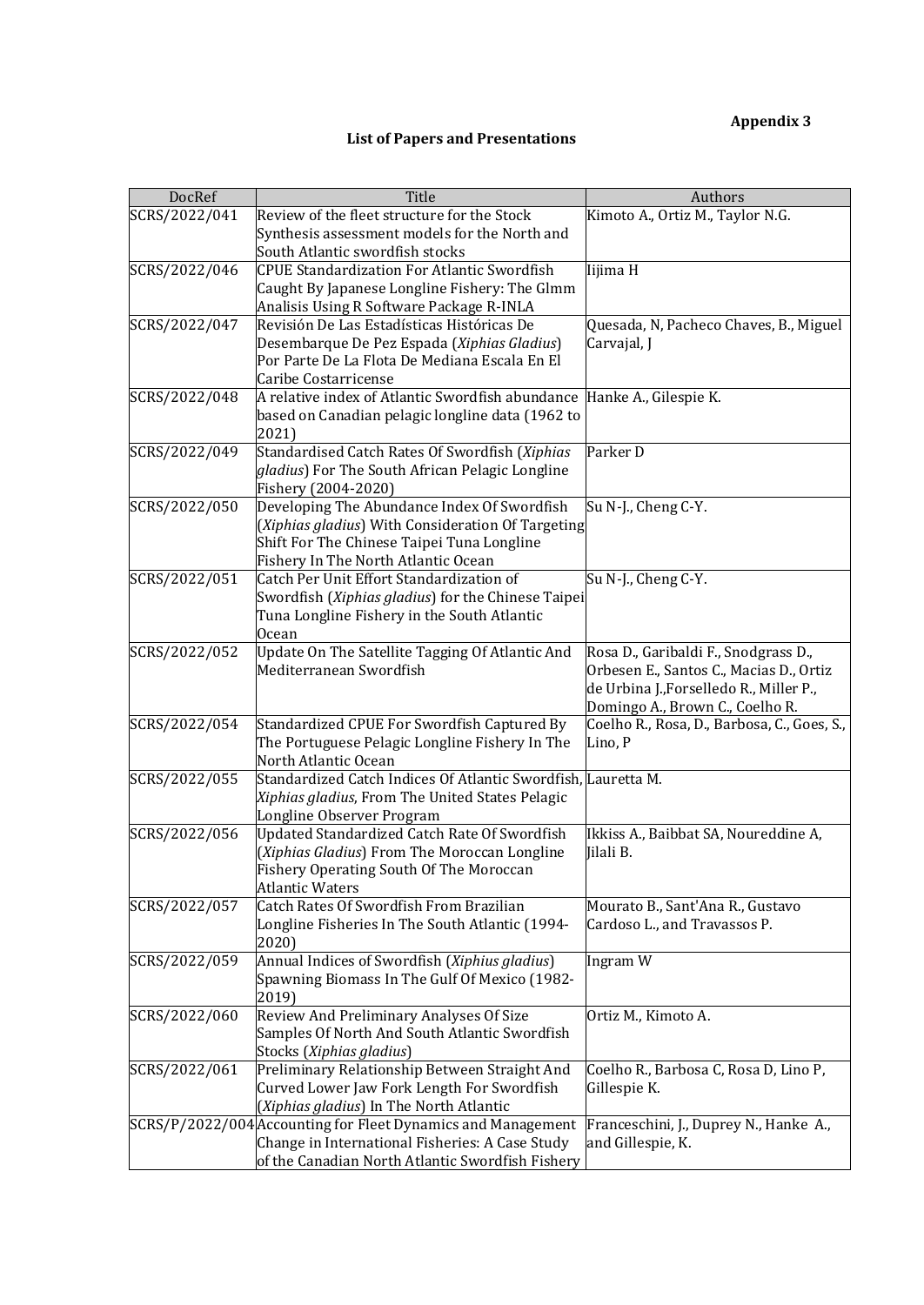# *Critical Model assumptions*

The Group discussed the continuity model run, noting some inconsistencies in the 2017 Stock Assessment input data that would be updated. Modelers indicated that compared to the 2017 model configuration there are many changes to the configuration of the model this time, some of which could be labor intensive to do an exact continuity model run in both ways, among others

- 1. The inclusion of discards and discard mortality.
- 2. Different time(s) split of the Japan CPUE series.
- 3. Updates on input size frequency data and catch series.

All biological and life history parameters will be carried over from the 2017 Stock Assessment.

The document SCRS/2022/041 presented a review and update proposal for the fleet structure for the Stock Synthesis model for N-SWO., The Group discussed it and agreed to the following changes compared to the 2017 Stock Assessment fleet structure:

- − Inclusion of a "harpoon fleet", as they inform the model on the population dynamics of the larger/ older fish component of the stock, and the potential productivity of the stock as catches of the harpoon fleet in the 1950s reached 5 thousand t per year, albeit they only average 150 t in recent years. There is sufficient size information from the harpoon fisheries to inform the model, and it was suggested to assume an asymptotic selectivity pattern for this fleet.
- − To create "others fleet", that will include catches from other LL fleets not elsewhere included, as well as the catches from other gears. It was decided to mimic the selectivity pattern of the US fleet (Fleet ID 2), and not include size information from other gears.

A summary of the updated fleet structure, catch, size input data, index associated, time period and other specific suggestions for each fleet is presented in **Table 12.** 

One aspect of the swordfish fishery not included in the 2017 assessment model is that of the minimum legal size limits adopted by ICCAT in 1991 (Rec. [90-02\)](https://www.iccat.int/Documents/Recs/compendiopdf-e/1990-02-e.pdf) and 1996 [\(Rec. 95-10\)](https://www.iccat.int/Documents/Recs/compendiopdf-e/1995-10-e.pdf). [Rec. 90-02](https://www.iccat.int/Documents/Recs/compendiopdf-e/1990-02-e.pdf) required CPCs to adopt a minimum size limit of 125 cm LJFL (25 kg live weight) with a 15% allowance for undersized fish. Rec. [95-10](https://www.iccat.int/Documents/Recs/compendiopdf-e/1995-10-e.pdf) allowed CPCs the additional choice of adopting a 119 cm LJFL with no allowance for undersize fish. The 2022 assessment will explicitly take these regulations into account by estimating dead discards resulting from the regulations (in length) within the assessment model, based on length frequency data. Reported dead discards will therefore not be included in the "catch" section of input data, as is typically done with stock assessment approaches; it is assumed that these fish were discarded in compliance with the minimum size regulations. See Schirripa and Hordyk (2021) for details on this method.

The Group also discussed the time blocks for the JPN LL fleet in particular. It was noted that compared to 2017, the current CPUE from Japan LL N-SWO was split at different years, the authors indicated that in 2021 the split of the index in 1994 was due to changes in the fishing gear and operations that imply changes in selectivity, while in the 2017 CPUE index the split was in response to the implementation of ICCAT management regulation that affected the fishery. It was also discussed the split of the Canadian LL index as in the 2017 assessment. The recommendation was to use as a continue series the Canadian LL index. The final decisions on the time blocks suggested for the stock synthesis model are provided in **Table 13** for the Japan LL fleet.

Furthermore, the following settings for the stock synthesis model were agreed by the Group for the initial model configurations of the 2022 evaluation.

- − Canada longline and Canada/US harpoon selectivity are asymptotic; all other fishery selectivity is allowed to be dome shaped.
- − A retention function corresponding to the minimum size limit will be implemented for each fleet (**Table 12a**).
- Fleet (and year if appropriate to account for such changes as circle hooks) specific discard/athaulback mortality will be used where available, otherwise an average value will be used.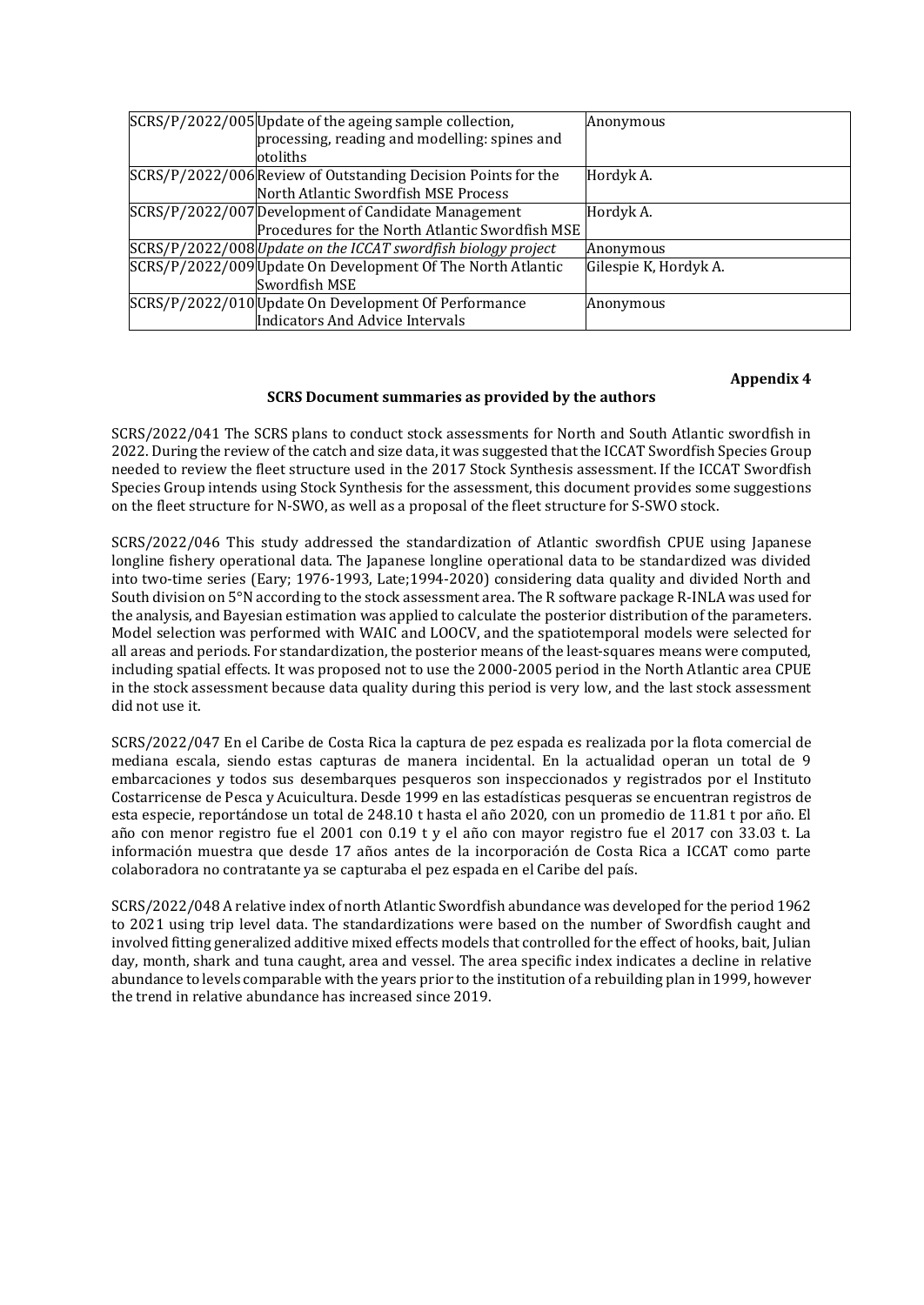Steepness will be attempted to be estimated. If the estimate is not deemed reliable it will be fixed at the previously estimated value from the 2017 Stock assessment (Anon., 2017b and *h* = 0.88).

### *Model inputs*

Stock Synthesis provides a statistical framework for calibration of a population dynamics model using a diversity of fishery and survey data. SS is most flexible in its ability to utilize a wide diversity of age, size, and aggregate data from fisheries and surveys. It is designed to accommodate both age and size structure in the population and with multiple stock sub-areas. Selectivity can be cast as age specific only, size-specific in the observations only, or size-specific with the ability to capture the major effect of size-specific survivorship. While SS can accommodate a multitude of data types two are required, those being a catch time series and an index of abundance. Conversely, a model can be built that incorporates multiple areas, seasons, sexes, growth and growth morphs, as well as tagging data. Environmental data can also be used to modulate most any parameter within the model. Size and age structure, size-at-age, ageing error and bias, and sex ratio can also be incorporated.

Stock Synthesis will use the size frequency input data as presented in document SCRS/2022/060 supplemented with size information provided during the meeting, with size samples aggregated by fleet structure, and year, in 5 lower limit size bins. Size data has been standardized to straight lower jaw fork length units using the curved-straight LJFL presented at the meeting (SCRS/2022/061). It was noted that size frequency data for the Canadian and Chinese Taipei fleets will be updated to include the size sampling observations from their Domestic Observer Programmes, data that is not included in the ST04-SZ forms. The Secretariat will provide catch and size data according to the fleet structure agreed by the Group (**Table 12**) in the input formats for the stock synthesis model.

The Group discussed at length the information provided on landed and dead-discards reported by CPCs (**Table 2 and 2a**), size information provided in ST04-SZ show swordfish samples below the current minimum size restrictions of 119 cm or 125 cm LJFL or equivalent in weight (Rec. [17-02](https://www.iccat.int/Documents/Recs/compendiopdf-e/2017-02-e.pdf) paras 9 and 10, Rec. [17-03](https://www.iccat.int/Documents/Recs/compendiopdf-e/2017-03-e.pdf) paras 6 and 7) for almost all fisheries (SCRS/2022/060) that include landed as well dead discards. It was requested to clarify if the series of CPUEs provided included also retained and discarded fish. This information is important to correctly allocate within the stock synthesis model the catch and size fraction of retained vs discarded components, although it was noted that management regulations provide the option of minimum size or minimum weight retention. It was indicated that recent studies suggest a swordfish mortality at haul back of about 79% (Coelho and Muñoz-Lechuga, 2019) for EU-Portugal longline fleet with traditional J-hooks, while for the US longline fleet that use circle hooks, this mortality is lower at about 70% (Diaz, 2020) noting that those values are for the overall size range in the SWO catch. Coelho and Muñoz-Lechuga (2019) also provide an at-haulback mortality estimation specific for specimens under 125 cm LJFL for the EU-Portugal LL fleet, which is about 85%. Other studies from the South Atlantic indicated lower mortality (71.5%) possibly associated with lower temperatures and larger size class of the fish occurring within this fishery (Anon., 2017a). Live discards and mortality associated information are important to properly assess the effects of the current ICCAT on the N-SWO minimum size regulations as requested by the Commission to the SCRS.

#### *Model outputs*

The SS model output is commensurate with the complexity of the model configuration and observational data. All estimated parameters are output with standard deviations. Derived quantities include typical management benchmarks such as MSY,  $F_{MSY}$  and  $B_{MSY}$ , and SPR. Typical matrices of numbers-at-age, growth, age-length keys are also provided.

#### *Diagnostics*

Diagnostics are routinely examined through either the graphical and numeric r4SS R package or the accompanying spreadsheet, graphical as well as numeric. Diagnostics are generally a display of residuals of the fit to the observational data and derived quantities. Numerical output is also available in the form of the Hessian matrix, correlation matrix, and a parameter trace output. When run in the Markov Chain Monte Carlo MCMC mode, the posteriors are also output.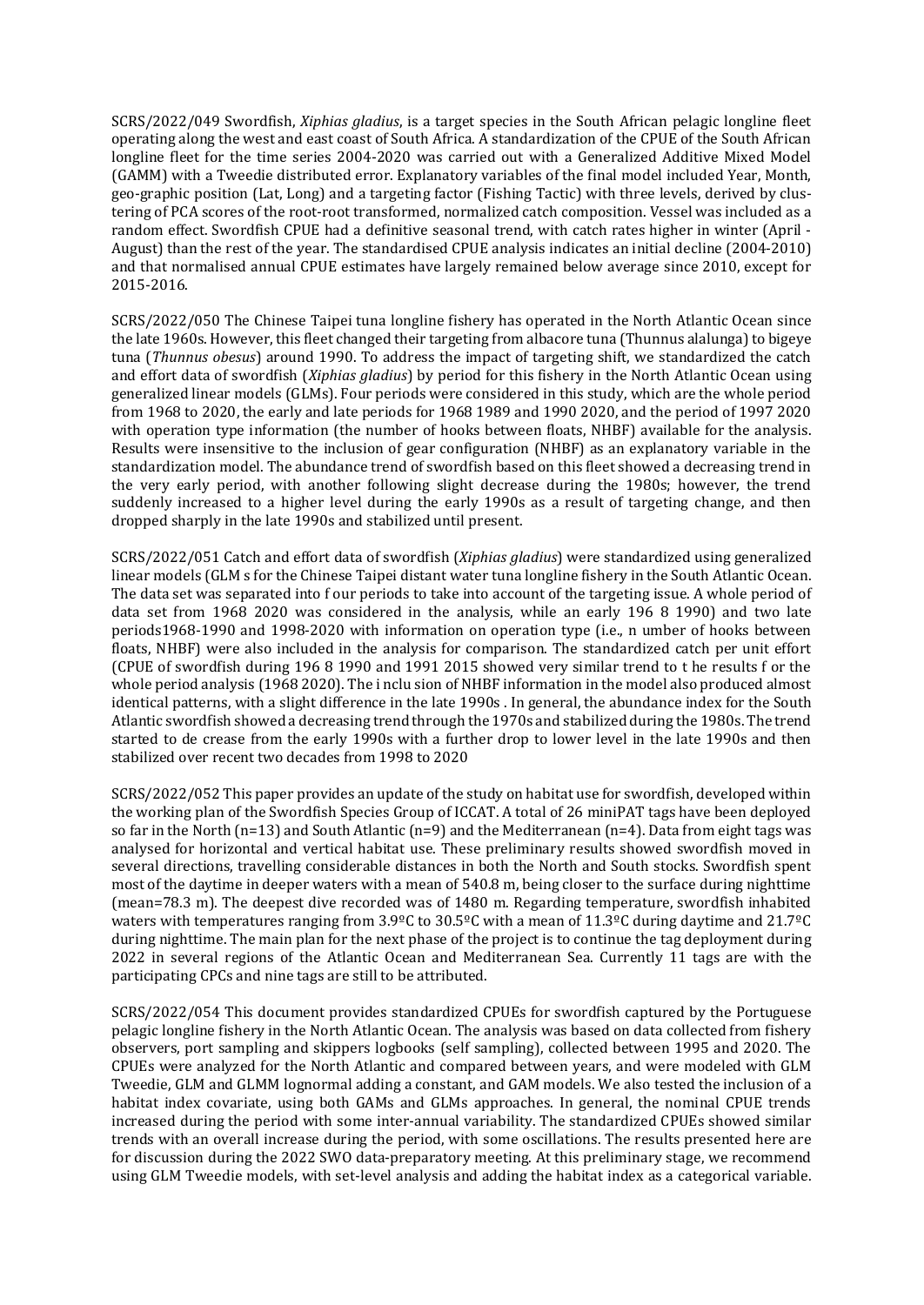### *Uncertainty*

Uncertainty can be captured in at least three ways: parameter standard deviation, the creation of bootstrap data files, or through MCMC techniques. The ADMB C++ software in which SS is written searches for the set of parameter values that maximize the goodness-of-fit, then calculates the variance of these parameters using inverse Hessian and MCMC methods. A management layer is also included in the model allowing uncertainty in estimated parameters to be propagated to the management quantities, thus facilitating a description of the risk of various possible management scenarios, including forecasts of possible annual catch limits.

For this assessment the variance-covariance matrix will be used to produce the uncertainty around estimates of  $F/F_{\text{MSY}}$  and  $B/B_{\text{MSY}}$  following the multivariate- delta approach (Walter and Winker, 2020).

The Group discussed the integration of uncertainty of the assessment, considering a single model uncertainty with sensitivity runs or alternatively an uncertainty grid design as has been developed with other species evaluations such as bigeye (Anon., 2021) in ICCAT. It was noted that often an uncertainty grid is used for key parameters in the model that are not possible to estimate with available data, such as natural mortality, steepness, or maturity. For the N-SWO stock, no new biological parameters were discussed at this meeting, it is expected that ongoing research on age and growth studies (SCRS/2022/008, SCRS/2022/005) will provide an update on the growth function for N-SWO, however the Group will need to review in detailed these results before they can be incorporated in the stock assessment. Therefore, the Group suggested that single model uncertainty and sensitivity analyses will be the approach to evaluate uncertainty for the present N-SWO assessment. It was further noted that in previous assessments, uncertainty from different model platforms such SPM and age-structured models were integrated as alternative option(s) to show uncertainty, particularly if the results from these models do not show similar results. This option is available for the current assessment upon reviewing the results from SPM for the N-SWO.

### *Key parameters*

Key parameters of SS are dependent upon the model configuration created. However, since it is agestructured the rate of natural mortality is most critical. The steepness parameter is also critical as it dictates the rate of compensatory population growth.

#### *Strength and weaknesses*

SS can utilize a great number of different types of data sources to build a custom model within a consistent framework. This is its greatest strength as it allows the user to build a model with flexibility equal to that of the data. Pre-processing of data is less than some other frameworks as it is fully integrated within the model structure. Similar to a BSPM, SS has full Bayesian capability. Unlike VPA, it can be run without a catch-agematrix by using only lengths or without lengths entirely. Consequently, no age slicing is needed. It allows for ways to explain changes in observations data that are due to changes in management or environment. Nearly all parameters can be made time varying in several ways. Forecasting is done within the integrated framework of the model construction. Some of the limitations of SS include a limited number of proficient users within the SCRS. Furthermore, because of its ability to create very complex models it can be slow to run relative to SPMs like ASPIC, but only if it is highly parameterized (i.e., run time depends on model complexity). The framework is capable of many options, so the user must be aware of model parsimony.

The Group discussed the strengths and weaknesses of including in the assessment process a surplusproduction model that is similar to those embedded within the R-package that is being used for the MSE effort. The model will be fully tested within the MSE process. While the software has gone through a code review is not maintained as part of the ICCAT stock assessment software catalogue and thus has not been accepted for use to provide formal management advice. While the Group recognized the benefits of using this model as it has potential for future use, the Group currently lacks the capacity to employ this model.

## *5.2 South*

The Group discussed potential stock assessment models to be applied to the South Atlantic, noting that the 2017 Stock Assessment included two models: JABBA and BSP2. Management advice in 2017 was derived from the JABBA assessment and there was consensus that JABBA would again be used in 2022 given that a continuity assessment would be beneficial. BSP2 is discontinued and will not be included in the 2022 assessment.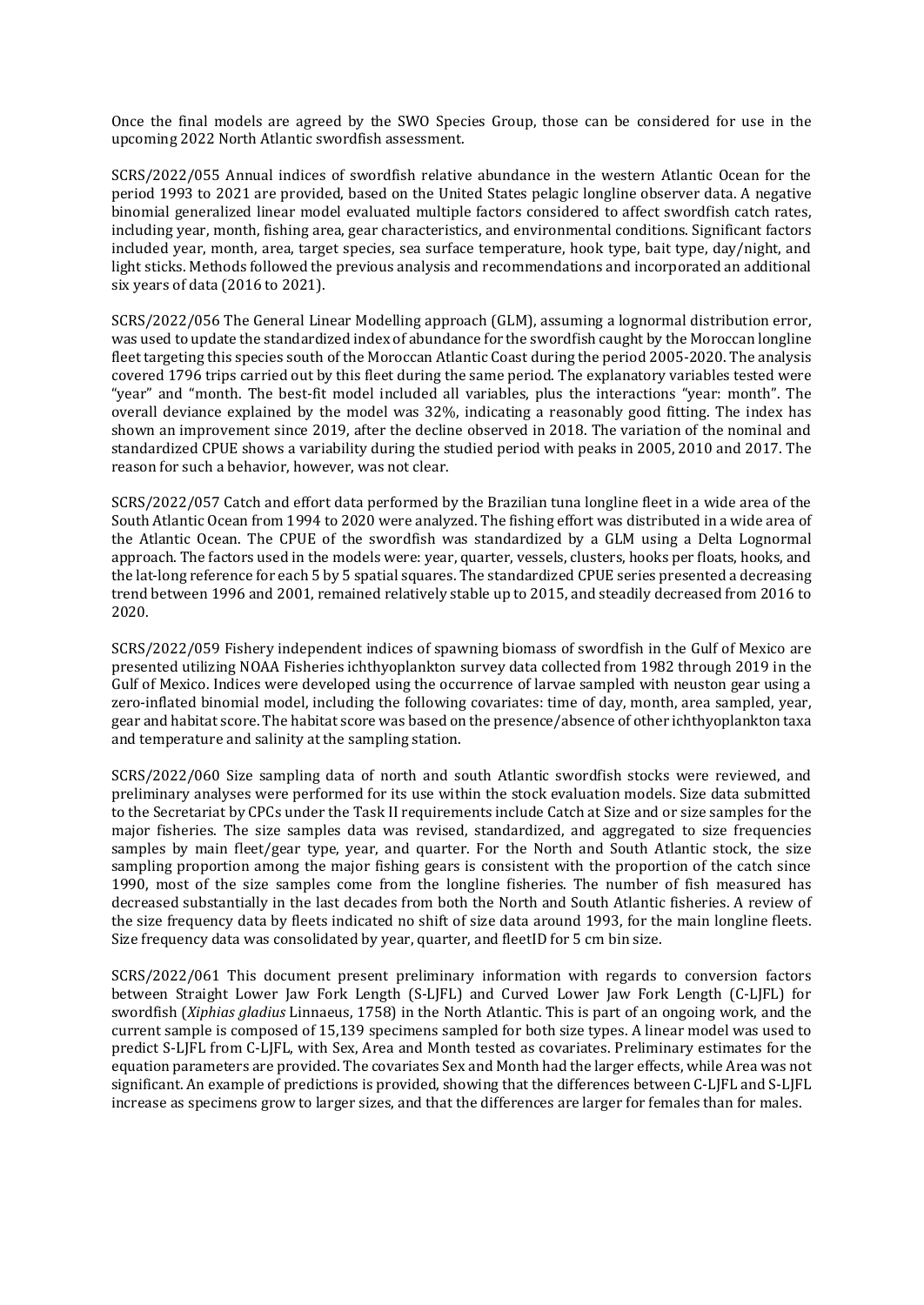For SPMs, structural and biological uncertainty is typically represented in the form of alternative values of r and the shape m of the production function, where Schaefer and Fox formulations are the most common choices. The Group requested that efforts be made to develop prior distributions for r based on known life history information. This has previously been implemented in two ways:

- 1. Unifying Parameterization between ASMs and SPMs for comparison purposes (Winker *et al*., 2020);
- 2. In the absence of reliable size and/or age structure information and in cases where life history parameters are uncertain, the R package FishLife was used to determine probable life history parameters from FishBase and then to generate distributions from a Multivariate Normal random generator based on predicted means and covariance matrices derived from FishLife (Winker *et al.*, 2018).

JABBA-Select was discussed as a potential model option as it incorporates life history parameters and fishing selectivity and is therefore able to distinguish between exploitable and spawning biomass. However, this model is yet to be reviewed by the WGSAM and is not currently included in the ICCAT Stock Assessment Software Catalogue.

The Group discussed the use of Integrated Age-structured models (e.g., Stock Synthesis) for the South Atlantic assessment, given that the true dynamics (i.e., size-structure) of the stock may not be fully captured by SPMs. Pertinent to this was the introduction of the minimum size limit for swordfish, the effects of which would be best captured by an Integrated Age-structured model. Implementing an Integrated Age-structured model for the South Atlantic swordfish stock assessment is a priority for the future.

### *5.2.1 Bayesian Surplus Production model - JABBA*

The Bayesian Surplus Production model, Just Another Bayesian Biomass Assessment (JABBA); (Winker *et al*., 2018) will be used. For details see section 5.1.2 above.

## *5.3 Diagnostics*

The procedures outlined in Carvalho (2021) and recommended by the WGSAM will be adhered to as closely as possible.

## **6. MSE matters**

#### *6.1 Review of current development state of the North Atlantic Swordfish MSE*

SCRS/P/2022/009 provided an overview of progress on the N-Atl swordfish MSE. The process has been ongoing since 2018 and uses the 2017 North Atlantic swordfish Stock Synthesis assessment model as a base-case with 7 axes of uncertainty (steepness, natural mortality, sigmaR, weighting between CPUEs and length composition effective sample size, a catchability increase, and an environmental variable) used to construct an OM grid. The swordfish MSE technical team has conducted work on the simulation framework, performance metrics, and initial CMP development. In 2022 the OM grid will be revised, considering changes made to the 2022 SS3 assessment model.

The group acknowledged the summary of SWO MSE progress.

## *6.2 Presentation of the currently adopted MSE roadmap by the Commission*

The currently adopted MSE roadmap by the Commission was shown to and discussed by the Group. One main item discussed was regarding Points 2 and 7 for 2022, that refer to dialogue with PA4 with regards to establishing operational management objectives and identifying performance indicators. Given that during 2022 there will be only a 1-day PA4 meeting in November, the Group suggested that the dialogue on this point may need to be continued into early 2023. To that end, the Group agreed there is likely the need for 3 meetings with PA4 during 2023: one earlier in the year for completion of those final management objectives and performance indicators, a second to receive feedback on CMPs format and construction, and a third later in the year (possibly just before the annual meeting) mainly for the SCRS to provide approximately 2-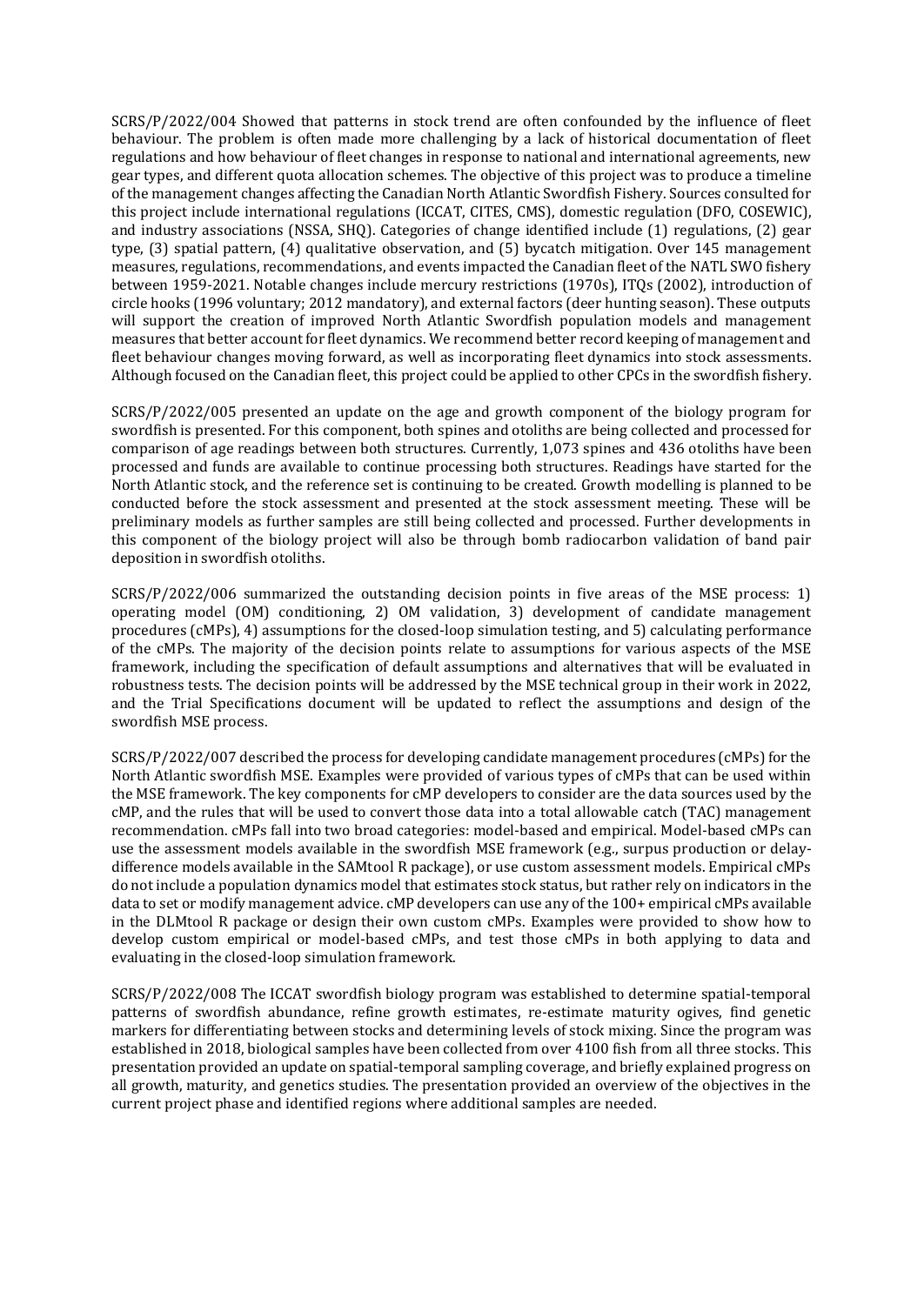3 selected CMPs to PA4 for consideration. SCRS has not had the opportunity to discuss with PA4 more refined objectives and the impact of various options on how CMP may be constructed. Having three meetings in 2023 allows there to be a back and forth between PA4 and SCRS to refine the CMPs (see Workplan, **Table 14**).

It was also agreed that a letter should be sent to the Chair of PA4 with the summary of the workplan, so that PA4 is aware of what the SCRS is expecting from PA4 with regards to SWO MSE inputs in later 2022 and during 2023, in each of those steps.

A revised version of the MSE roadmap reflecting those agreements from the Group is attached in **Appendix 5**.

It was noted that this version of the roadmap will continue to be worked by the Group during the year, and a final revision for the year will be prepared at the Species Groups meeting in September, after the new stock assessment has been conducted and the OMs have been reconditioned.

## *6.3 Further development of the MSE work during 2022*

*6.3.1 Discussion on reconditioning OMs considering new information from the stock assessment, and plans to finalize the OM grid*

The Group discussed reconditioning the OMs considering the new information that is available for the 2022 stock assessment. The Group also discussed the plans to finalize the design of the OM grid.

One of the axes of uncertainty in the OM grid is related to including environmental effects when fitting the model to the CPUE indices. The Group acknowledged that if CPUEs were corrected for environmental effects, it might not be necesary to include an axis of uncertainty related to environment. The Group agreed to pay further attention to whether environment continues to be one of the main uncertainties, after the assessment is complete.

The Group discussed using the Combined Index as the main data source and decided that it would be useful to make the other indices also available to the cMPs. The data lags of the CPUE indices that are to be used in the upcoming stock assessment, with terminal year varying between 2019 and 2021, were discussed. The contractor confirmed that, from a technical perspective, the different terminal years for the CPUEs are not a problem for the MSE.

The Group also discussed how re-standardization of the indices in the future could impact the process of applying the cMP . For example, re-standardization of the indices in the future when new data are available may result in changes in the historical values of the index. However, the MSE assumes that the values of the historical indices will not change in the future. The Group discussed this issue and suggested conducting some analyses to investigate how much the re-standardization process is likely to change the values of the indices. For the Combined Index it was noted that a comparison between the different indices over time could provide some insight into this issue.

The Group also noted that an important assumption of the MSE is that the CPUE indices will be available in the future based on the same data sources and methods used in the past. In case of all indices there is a potential problem if for some reason the index cannot be generated in the future and then it cannot be used in an MP. And in the case of the Combined Index if a National Scientist cannot provide data in the future this assumption would not be met either. Accordingly, some analysis (e.g., dropping a data source one at a time) could be conducted to simulate potential impacts of not having all data sources.

The Group discussed the request to determine the impact of the minimum size limit on the fishery. After some discussion on the difficulties of doing this, for example the paucity of data on fish caught below the minimum size threshold, the Group determined that this could be a discrete analysis that is separate from the primary MSE and would be investigated once the OM conditioning is complete and the management procedures have been designed.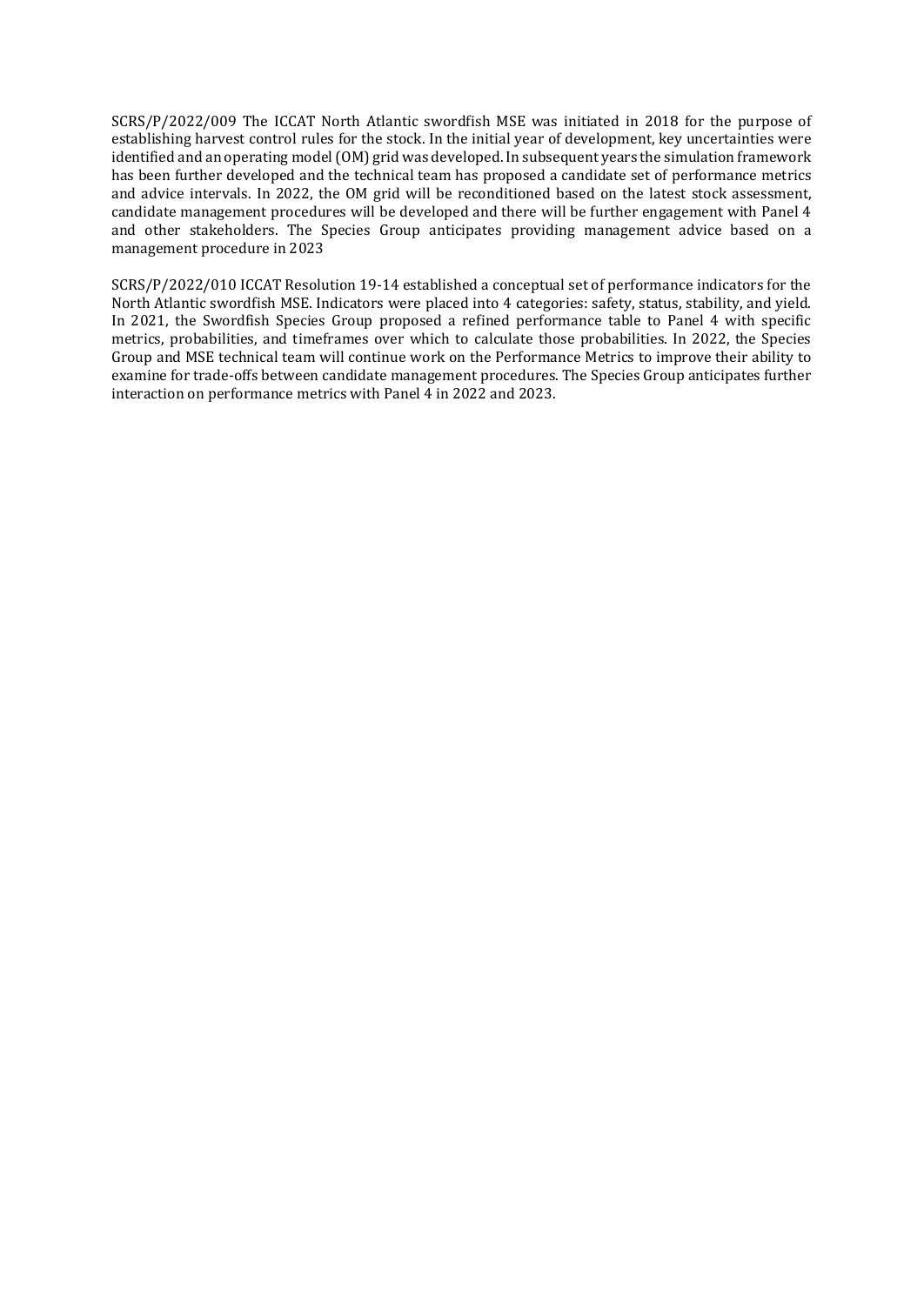*6.3.2 Review decisions points for MSE next steps including robustness tests (e.g., data lags), a red face protocol*

The contractor presented an overview of the outstanding decision points for the MSE process (SCRS/P/2022/006).

During the presentation, the [Trial Specification document](https://iccat.github.io/nswo-mse/TS/Trial_Specs.html) (https://iccat.github.io/nswomse/TS/Trial\_Specs.html) was also mentioned, where the current state of the swordfish MSE process is presented. This includes a description of the uncertainties in the grid, the contractor noted that the reasoning for the chosen uncertainties could be added to this description, instead of just stating the uncertainties and its levels.

The Group discussed the possibility of removing the relative weighting of the CPUE and catch at length (CAL) data from the uncertainty grid, as it may no longer be necessary if new features of the SS3 software that allows for the effective sample size (ESS) to be re-weighted in each OM in a relatively fast way are to be used. It was decided to re-visit this after the 2022 assessment has been finalized.

The Group discussed and agreed to move from the combined sex to the 2-sex operating models (OMs) in the MSE framework. It was agreed that it would be best for the structure of the OMs to replicate the structure of the SS3 models as closely as possible. This also allows for the possibility of larger differences in sex-specific life-history parameters (e.g. M), which current research suggests may be the case for swordfish. Spatial distribution of swordfish by sex was also discussed, in the current assessment a single area is considered and differences between sexes are given as probabilities of being male or female given the growth curve and selectivity applied, for example, larger fish in the catch have a higher probability of being female.

The Group discussed outstanding decisions related to OM validation and assumptions for the closed-loop simulation testing. Some robustness tests were briefly discussed, eg. simulating a recruitment failure, effect of the lack of data on undersized fish imposed by the minimum size regulation (e.g., setting the selectivity curves to start above the minimum landing size), mimicking the loss of data in the combined index, testing for different advice intervals. It was agreed that this work would be done once the OM grid conditioning was completed and could be addressed by the smaller MSE technical team who would report back to the Group later in the year.

OM weighting was also briefly discussed, it was noted that for now equal weight is being given to all OMs. It was argued that choosing a reference set of OMs (12-16) could lead to interpretation that these models would have higher weight. It was explained that the reference set could allow for focusing on the interpretation on performance metrics for different cMPs. Ideally this set would represent runs with the biggest differences in cMP performance, but the performance metrics would still be produced across all the OMs.

The Group discussed some red-face tests i.e., the evaluation of the plausibility of OM results given the current state of knowledge of SWO life history and fisheries for the swordfish MSE. The Group reviewed these proposed protocols and noted that the red-face tests should focus on model results (e.g., biomass trends by sex over time) rather than the model structure and inputs which would be examined during the assessment process. Finally, the Group added a list of additional potential red-face tests that were needed, and further intersessional work is required.

## *6.3.3 Continue work on criteria for determining exceptional circumstances taking into account the exceptional circumstances protocol for N-ALB*

A draft document describing exceptional circumstances protocols was presented and discussed by the Group. These protocols were based on those developed for albacore. The Group discussed the indicators, criteria, and frequency of the EC protocols, and updated the document to make it better reflect the swordfish fishery. It was noted that, while it was good to discuss these things now, the EC protocols could not be complete until the properties of the cMPs were known (e.g., which data are used).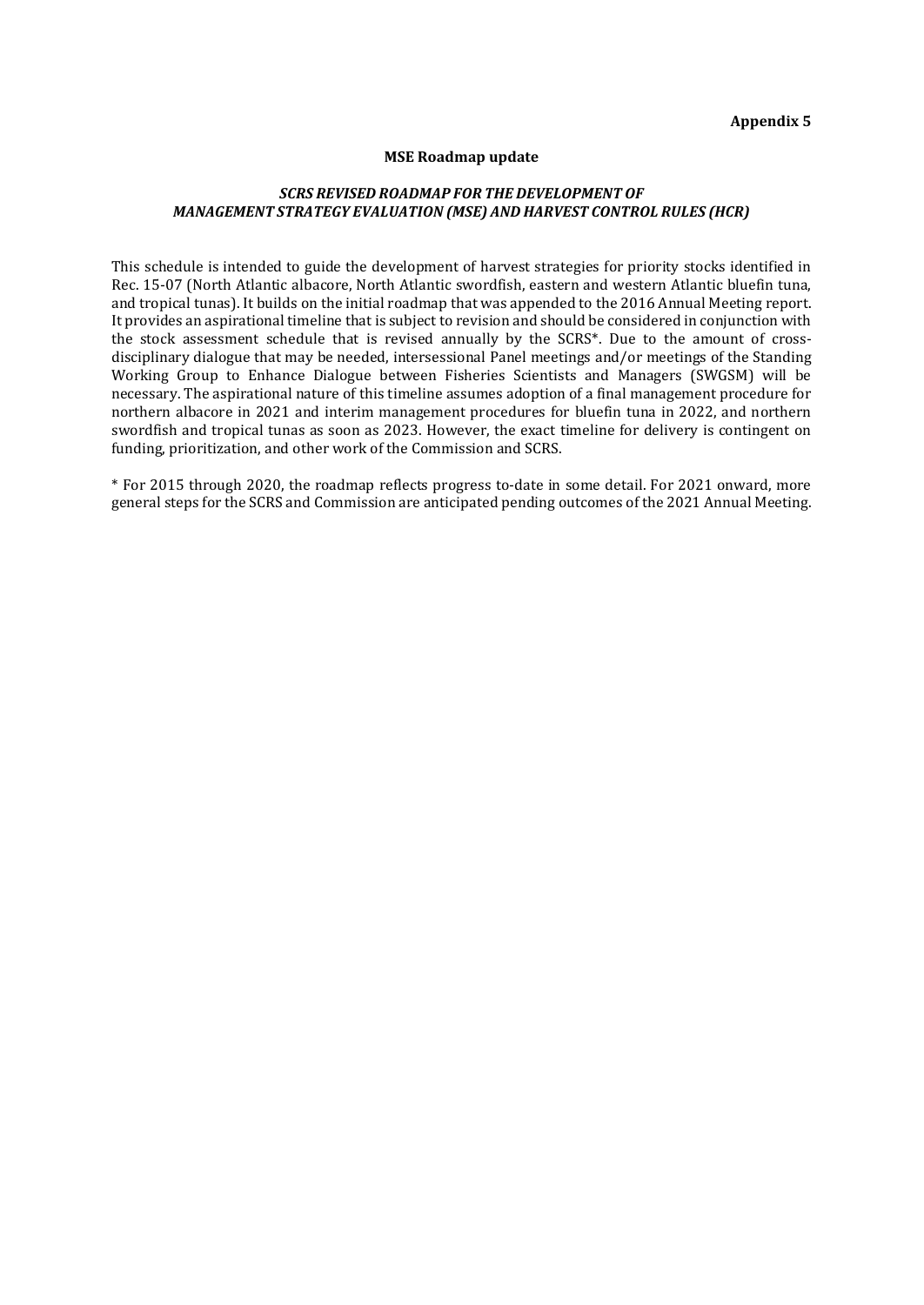It was also recommended that simulation work be conducted to inform the quantitative values specified in the EC protocols. For example, robustness tests could be conducted for detecting the situations that are most likely to result in undesirable outcomes for the fishery, and EC protocols could be designed to detect when those situations are likely to be occurring. It was also noted that, as the EC protocols were still in development, it would be best to not include the tables in the report.

### *6.3.4 Discussion on performance indicators and advice intervals*

SCRS/P/2022/010 provided an update on the development of performance metrics and advice intervals for the swordfish MSE process. A candidate set of performance metrics based on conceptual objectives (see Res. 19-14) were presented to PA4 in 2021 and the feedback from the Panel was described. This base set of performance metrics requires additional work on probability calculations, time frames, and the trade-offs associated with selecting a particular set of probability calculations (see workplan).

It was recommended to change the AAVY (average annual variability in yield) metric, as the metric of interest is actually the change in catch between management cycles rather than every year. It was also suggested adding the Status metric of the probability of being in the green space of the Kobe plot (SB>SB<sub>MSY</sub>) and  $F$ < $F$ <sub>MSY</sub>) into its two separate component metrics i.e.,  $SB$ > $SB$ <sub>MSY</sub>,  $F$ < $F$ <sub>MSY</sub> independently.

It was noted that it would be best for the Group to propose some specific approaches for calculating and interpreting performance to Panel 4 to select from. For example, simulation work could be conducted to inform on the trade-offs that are associated with different management intervals.

### *6.3.5 Continue work on development and testing of candidate management procedures*

The contractor gave a presentation on the process for developing candidate management procedures (SCRS/P/2022/007). The Group discussed the various options for developing cMPs and noted that this is an important priority (see workplan). The contractor confirmed that it was possible to store additional information from any cMP (e.g., summary statistics of model fits) and return this information in the MSE.

### *6.4 Discussion on communications materials needed for engagement with stakeholders*

The Group discussed the need to develop an engagement plan for interactions with managers and other stakeholders in the MSE. Having completed a few years of MSE development, the Group agreed that it is time to increase the dialogue to both present preliminary results and solicit feedback on key MP elements (e.g., operational management objectives, management cycle length).

The SCRS Chair noted that the SCRS has the responsibility to communicate MSE concepts, assumptions made, and guidance on how to interpret results. The SCRS should also provide the scientific basis for any related management decisions. However, while the SCRS should convey the need for managers to engage their stakeholders (e.g., industry, NGOs) in the process, it is the managers' role to determine the level of stakeholder engagement they deem appropriate for the process, at both the ICCAT and CPC level. In this way, it is important to recognize the distinction between the roles of scientists and managers in the process.

The Group noted that ICCAT is using its Panel structure for the bulk of stock specific MSE discussions. As a result, the Group supported Panel 4 as the venue for science-management dialogue on the MSE. Although the WGSAM recommended that Standing Working Group to Enhance Dialogue. Between Fisheries Scientists and Managers (SWGSM) meetings be used for MSE dialogue, the Group thought that Panel 4 would be more appropriate since discussions could be focused only on the NSWO MSE and meeting participation could be limited to the smaller group of CPCs with an interest in the stock. It was agreed that SWGSM meetings may be more appropriate for more general harvest strategy discussions and capacity building. The Group also supported the idea of hybrid dialogue meetings, where initial discussions could be informal, and then the meeting could move behind flags when the agenda featured decision points. Regardless of meeting structure, the SCRS Chair emphasized that it is critical to allow sufficient meeting time for comprehensive discussions on these complex topics.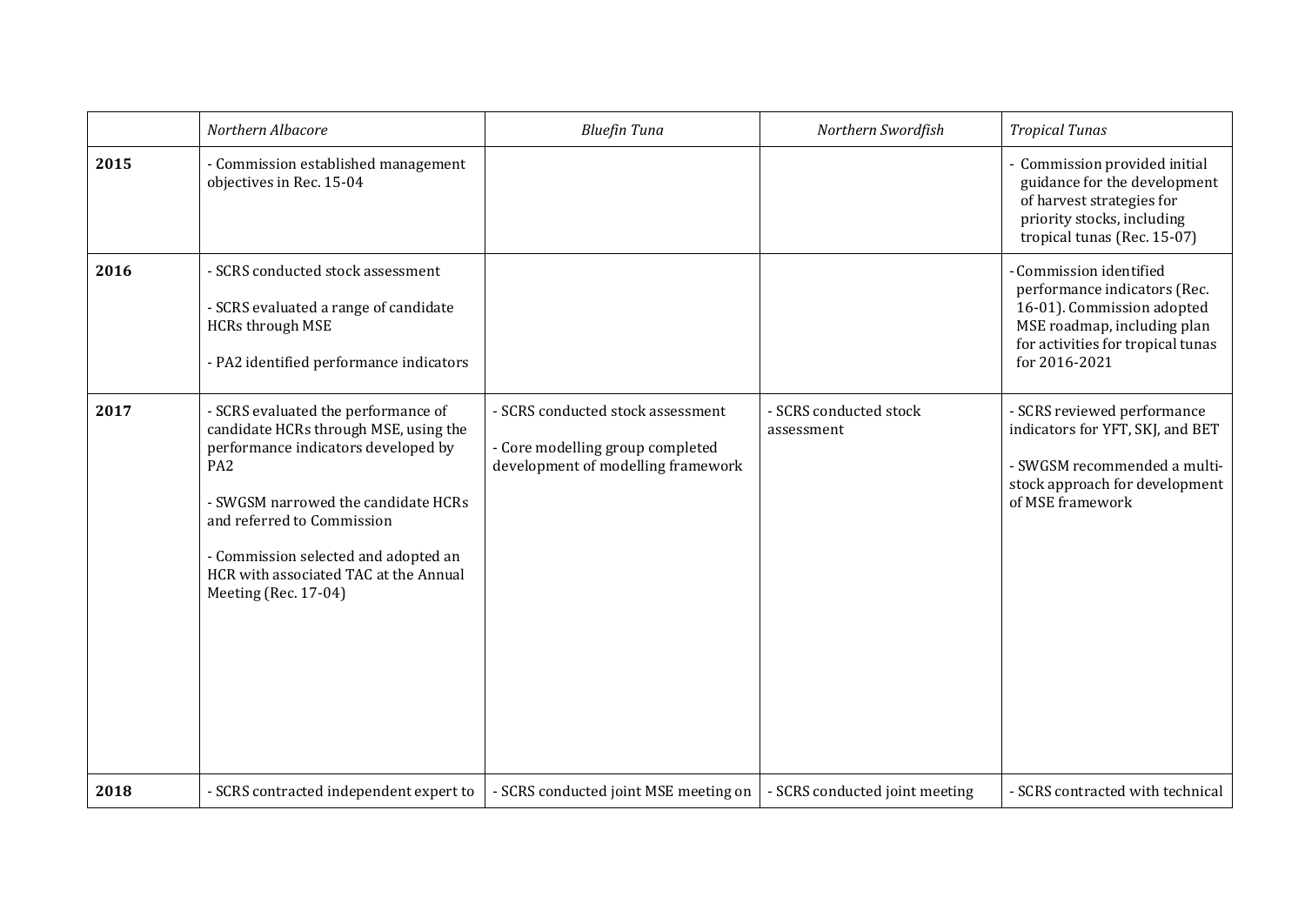The Group supported the establishment of a Swordfish MSE Ambassador Programme, similar to what has been done for Atlantic bluefin tuna. Ambassador meetings allow more informal discussions about the MSE since participants speak as individuals rather than from behind a flag. Convened as separate meetings in French, Spanish and English, rather than relying upon simultaneous interpretation, the bluefin Ambassador meetings have seen the most active participation to date of any of ICCAT's MSE dialogue fora. The Chair will work to identify the language-specific ambassadors for swordfish.

The Chair presented a table outlining an MSE engagement plan, including suggested meeting schedule with the objectives and decision points for each meeting (**Table 14**). The table will be shared with the Panel 4 Chair to outline intended progress, including objectives for the next Panel 4 intersessional meeting on 13 November 2022. The Group agreed that the communications Working Group would produce summary materials for review at the September Species Group meeting, with the aim to have them available to managers and stakeholders in advance of the Panel 4 intersessional.

The MSE Expert presented a walkthrough of Slick, the Shiny App for the NSWO MSE, which is accessible [here](https://harveststrategies.org/) (www.harveststrategies.org). Slick allows users to select CMP and OM parameters, as well as performance indicators of interest, to view customized MSE results. The app includes 11 different plot types with annotation to guide interpretation of the results. The Group commended the utility of Slick, while cautioning that it might contain too much information for Panel 4. It was suggested that perhaps Slick could be presented at one of the Ambassador meetings instead. The MSE Expert highlighted the flexibility of Slick and ability to expand its features, including plot types (e.g., to include violin plots).

## **7. Other matters**

SCRS/P/2022/004 provided a history of the Canadian swordfish fishery. Changes influencing fishing dynamics were divided into five categories: fishing regulations; gears; spatial patterns; bycatch mitigation; and other qualitative observations. The author noted that several of the changes highlighted in the work should be considered when National Scientists filter data and analyse for abundance trends. The author recommended that there be thorough documentation of fleet dynamics and management changes in these fisheries so that these can be reflected in index standardization and assessments.

The Group acknowledged the presentation and congratulated the author on the work. There was discussion on the need for these types of narratives for other ICCAT CPCs and fleets. It was clarified that a document with the full results of this work will be published as a DFO (Fisheries and Oceans Canada) technical report in the coming months.

## **8. Recommendations and Workplan Relative to Data Preparatory Sections**

## *8.1 Recommendations*

## *To SCRS plenary on research funding*

The Group recommends that a hand-held Argos electronic satellite tag receiver be purchased for use among ICCAT Species Groups. The receiver would help find the tag and thus scientists would be able to recover more detailed tagging data, retrieved directly from the tags.

## *To the SCRS and ICCAT Secretariat*

The Group recommends that the straight-curved lower jaw fork length relationships presented in SCRS/2022/061 be adopted for use for lengths conversions in the 2022 Stock Assessment. Pending further data collection and analysis the Group recommends that the conversion be considered for the ICCAT list of approved conversions.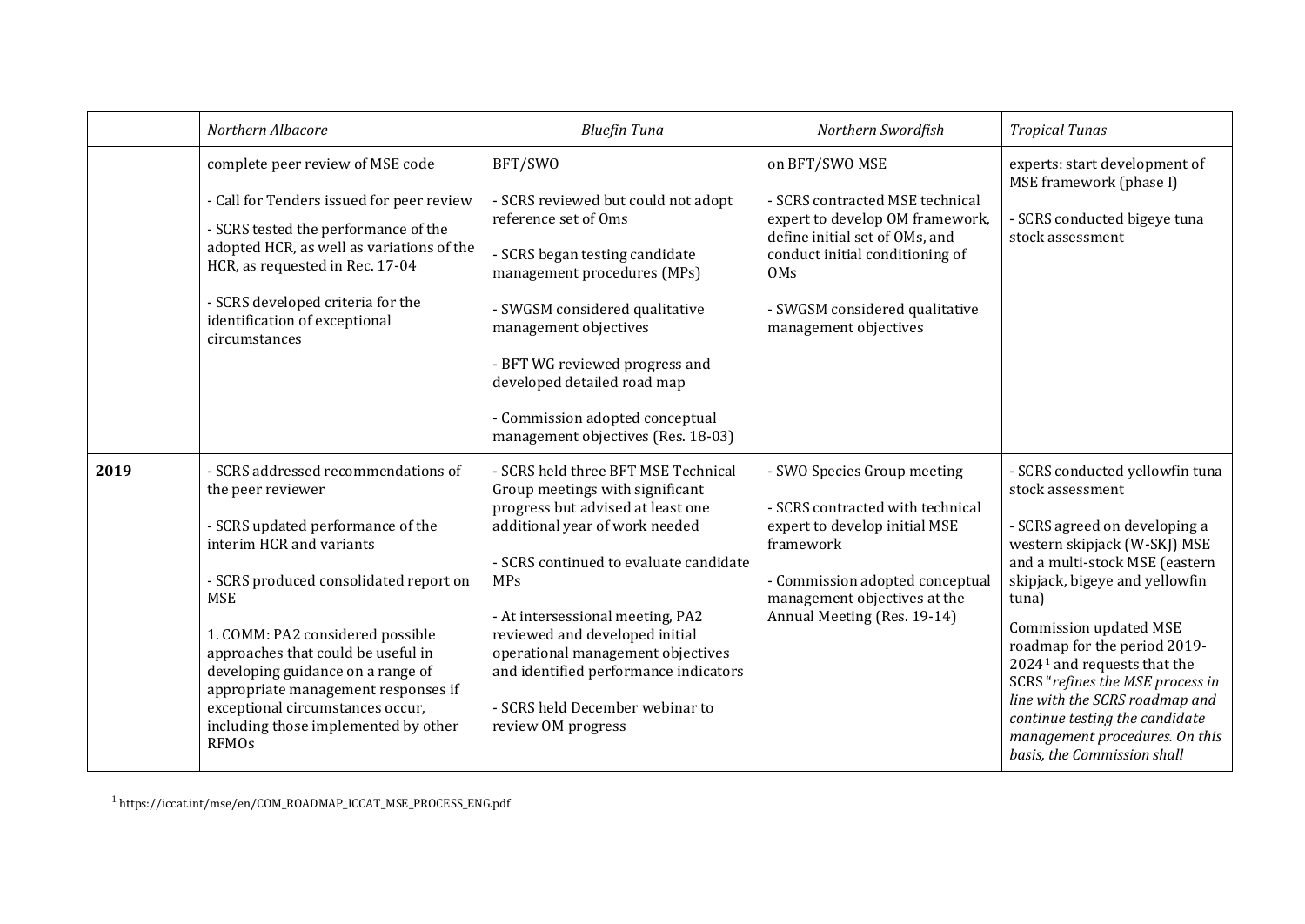### *To CPCs*

The Group recommends that the submission of size samples to the ICCAT Secretariat, as part of the CPCs Task 1 and 2 data submission obligations, be completed using the ST04-T2SZ statistical form. Size samples reported with the ST04-T2SZ form shall include all samples collected by the CPC from all fisheries and size samples of dead and live discards (when applicable) collected by its National Observer Programme. This recommendation does not preclude CPCs from the optional reporting of size samples collected by their National Observer Programme using the ST09-DomObPrg form.

### *To WGSAM*

Noting the spatial-temporal CPUE standardization approaches presented in this meeting (e.g. R-INLA), the Group recommends that the ICCAT Working Group on Stock Assessment Methods evaluate these modeling approaches and provide recommendations on their use in index standardizations.

### *To National Scientists*

The Group recommends that for future assessments, CPUE analysts form a small working group several months before the assessment data preparatory meeting. Noting the limited time within the data preparatory meeting for index review and short timelines for index revisions after the meeting, the small working group would allow for closer examination and detailed discussion on modeling approaches before formal submission of indices to the data preparatory meeting.

The Group recommends that National Scientists document the history of their fleets participating in ICCAT fisheries. Reviews should document changes in gears, local and national fishing regulations, spatial patterns and other relevant factors that influence how ICCAT species are caught. These reviews are important for better accounting of fleet structure and dynamics in CPUE standardizations and assessments.

## *To the SWO Species Group and the SCRS plenary on research funding*

The Group recommends continued financial support of the ICCAT swordfish biology programme. The Group further recommends that a proposal be developed for formalization of a Research Programme similar to those in place for bluefin tuna, sharks, and billfish. The proposal should include the Atlantic and Mediterranean stocks and have descriptions of the various research activities that the Groups are proposing, and timeframes for such work to be carried out. Determining the final amount of this proposal will be addressed at subsequent SWO Species Group and Species Groups meetings.

## *8.2 Recommendations and workplan relative to the MSE sections*

#### *Recommendations*

The Group recommends that the Slick Shiny App (accessible through [www.harveststrategies.org\)](http://www.harveststrategies.org/) be used for presenting results and visualizations of tradeoffs associated with the MSE. Slick allows users to select CMP and OM parameters, as well as performance indicators of interest, to view customized MSE results.

## *Workplan*

The Group developed a workplan (**Table 14**) for the remainder of 2022, including details on interactions needed with PA4 and other stakeholders needed in 2022 and 2023.

## **11. Adoption of the report and closure**

The report was adopted by the Group and the meeting was adjourned.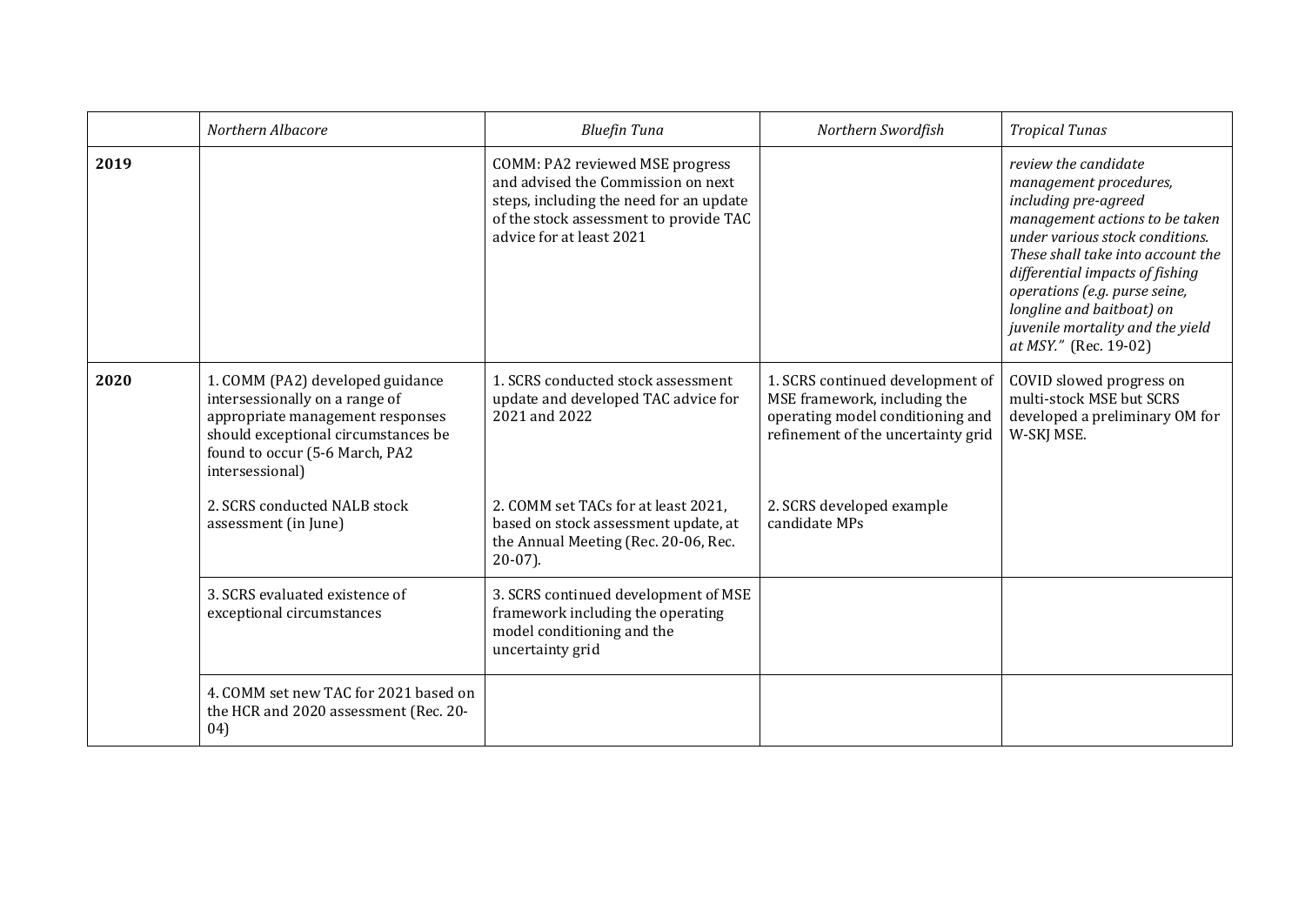### **References**

- Anon. 2009. Report of a Meeting Held During the Secretariat's Visit to the USA to Improve the Tagging Data Exchange Protocol (Miami, Florida, USA - March 31 to April 3, 2008). Collect. Vol. Sci. Pap. ICCAT, 64(7): 2641-2653
- Anon. 2017a. Report of the 2017 ICCAT Swordfish Data Preparatory meeting. Madrid, Spain 3-7 April 2017. Collect. Vol. Sci. Pap. ICCAT, 74(3): 841-967
- Anon. 2017b. Report of the 2017 ICCAT Swordfish Stock Assessment meeting. Madrid, Spain 3-7 July 2017. Collect. Vol. Sci. Pap. ICCAT, 74(3): 729-840
- Anon. 2021. Report of the 2021 Bigeye Tuna Stock Assessment Meeting. Online, 19-29 July 2021. Collect. Vol. Sci. Pap. ICCAT, 78(2): 335-485
- Carvalho, F., Winker, H., Courtney, D., Kapur, M., Kell, L., Cardinale, M., Schirripa, M., Kitakado, T., Yemane, D., Piner, K.R. and Maunder, M.N., 2021. A cookbook for using model diagnostics in integrated stock assessments. Fisheries Research, 240, p.105959.
- Coelho R. an[d Muñoz-Lechuga,](https://link.springer.com/article/10.1007/s11160-018-9543-0#auth-Rub_n-Mu_oz_Lechuga) R. 2019. Hooking mortality of swordfish in pelagic longlines: Comments on the efficiency of 18 minimum retention sizes. *[Reviews in Fish Biology and Fisheries](https://link.springer.com/journal/11160)* 29: 453-463
- Diaz, G. 2020. The Effect of Circle Hooks Vs J Hooks On The At-Haulback Survival In The U.S. Atlantic Pelagic Longline Fleet. Collect. Vol. Sci. Pap. ICCAT, 77(4): 127-136DieMethot Jr, R.D. and Wetzel, C.R., 2013. Stock synthesis: a biological and statistical framework for fish stock assessment and fishery management. Fisheries Research, 142, pp.86-99.
- Forselledo R., Mas F., Pons M., and Domingo A. 2018. Standardized CPUE of swordfish, *Xiphias gladius*, based on data gathered by the National Observer Programme on board the Uruguayan longline fleet (2001-2012). Collect. Vol. Sci. Pap. ICCAT, 74(3): 1140-1150.
- Mejuto J., García-Cortés B., Ramos-Cartelle A., and Fernández-Costa J. 2022. Standerdized age-specific catch rates in number of fish for the North Atlantic swordfish (*Xiphias gladius*) inferred from data of the Spanish longline fleet during the period 1982-2019. Collect. Vol. Sci. Pap. ICCAT, 78(7): 122- 141.
- Pons M., Forselledo R. and Domingo A. 2014. Standardized CPUE of swordfish (*Xiphias gladius*) caught by Uruguayan longliners in the southwestern Atlantic Ocean (1982-2012). Collect. Vol. Sci. Pap. ICCAT, 70(4): 1758-1776.
- Prager, M.H., 1992. ASPIC: A surplus-production model incorporating covariates. Coll. Vol. Sci. Pap., Int. Comm. Conserv. Atl. Tunas (ICCAT), 28, pp.218-229.
- Ramos-Cartelle A., Fernández-Costa J., García-Cortés B., and Mejuto J. 2022. Updated standardized catch rates for the North Atlantic stock of swordfish (*Xiphias gladius*) from the Spanish surface longline fleet for the period 1986-2019. Collect. Vol. Sci. Pap. ICCAT, 78(7): 98-110.
- Schirripa M., and Hordyk A. 2021. Migrating the North Atlantic swordfish stock assessment model to an updated version of stock synthesis with analysis of the current minimum size regulation. Collect. Vol. Sci. Pap. ICCAT, 77(3): 654-668.
- Walter J., and Winker, H. 2020. [Projections to Create Kobe 2 Strategy Matrix Using the Multivariate Log-](https://www.iccat.int/Documents/CVSP/CV076_2019/n_6/CV076060725.pdf)[Normal Approximation for Atlantic Yellowfin Tuna.](https://www.iccat.int/Documents/CVSP/CV076_2019/n_6/CV076060725.pdf) Collect. Vol. Sci. Pap. ICCAT, 76(6): 725-739
- Winker H, Kerwath S, de Bruyn P. (2018). Developing surplus production model priors from a multivariate life history prediction model for IOTC billfish assessments with limited biological information. IOTC-2018-WPB16 (14).